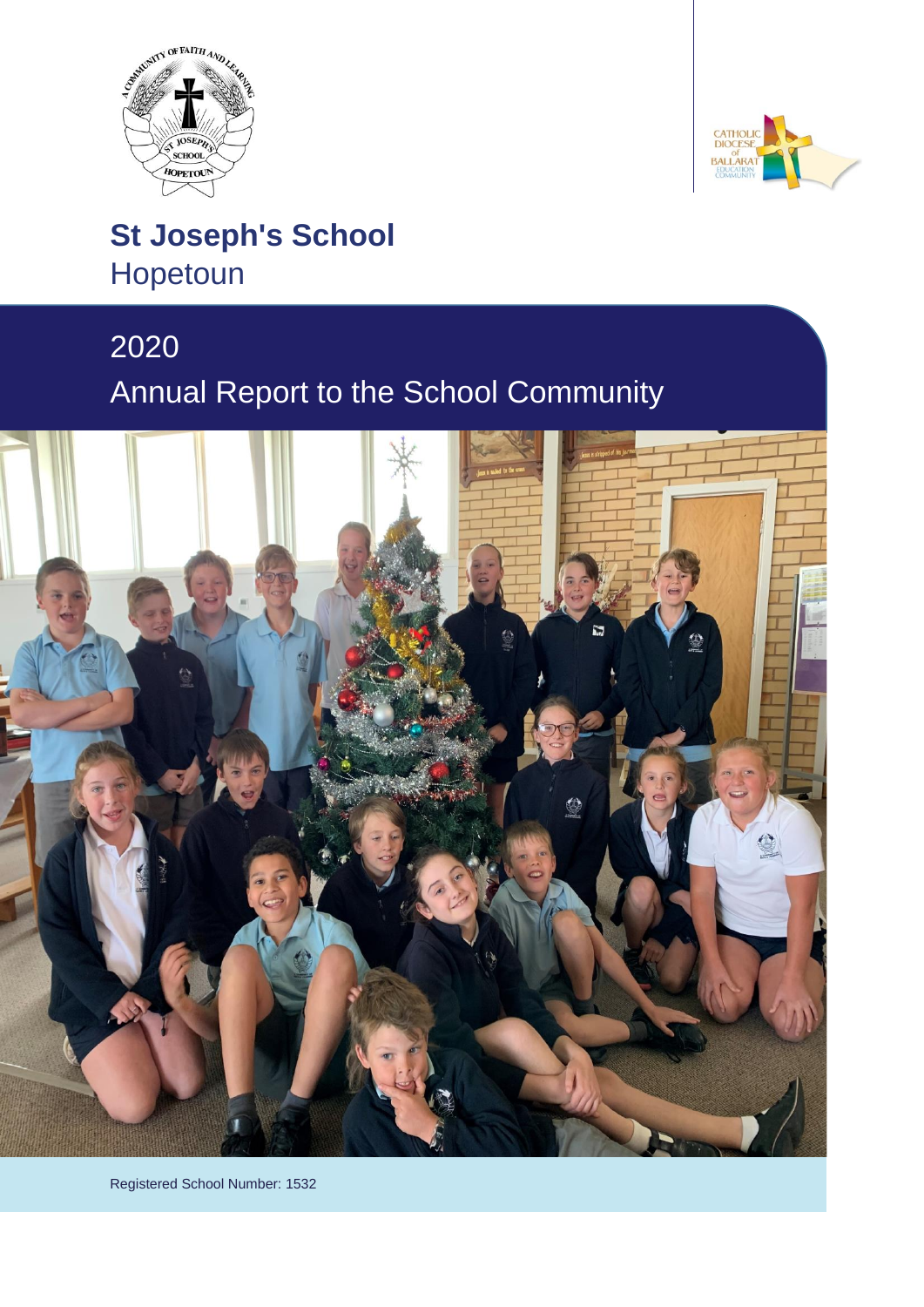# **Table of Contents**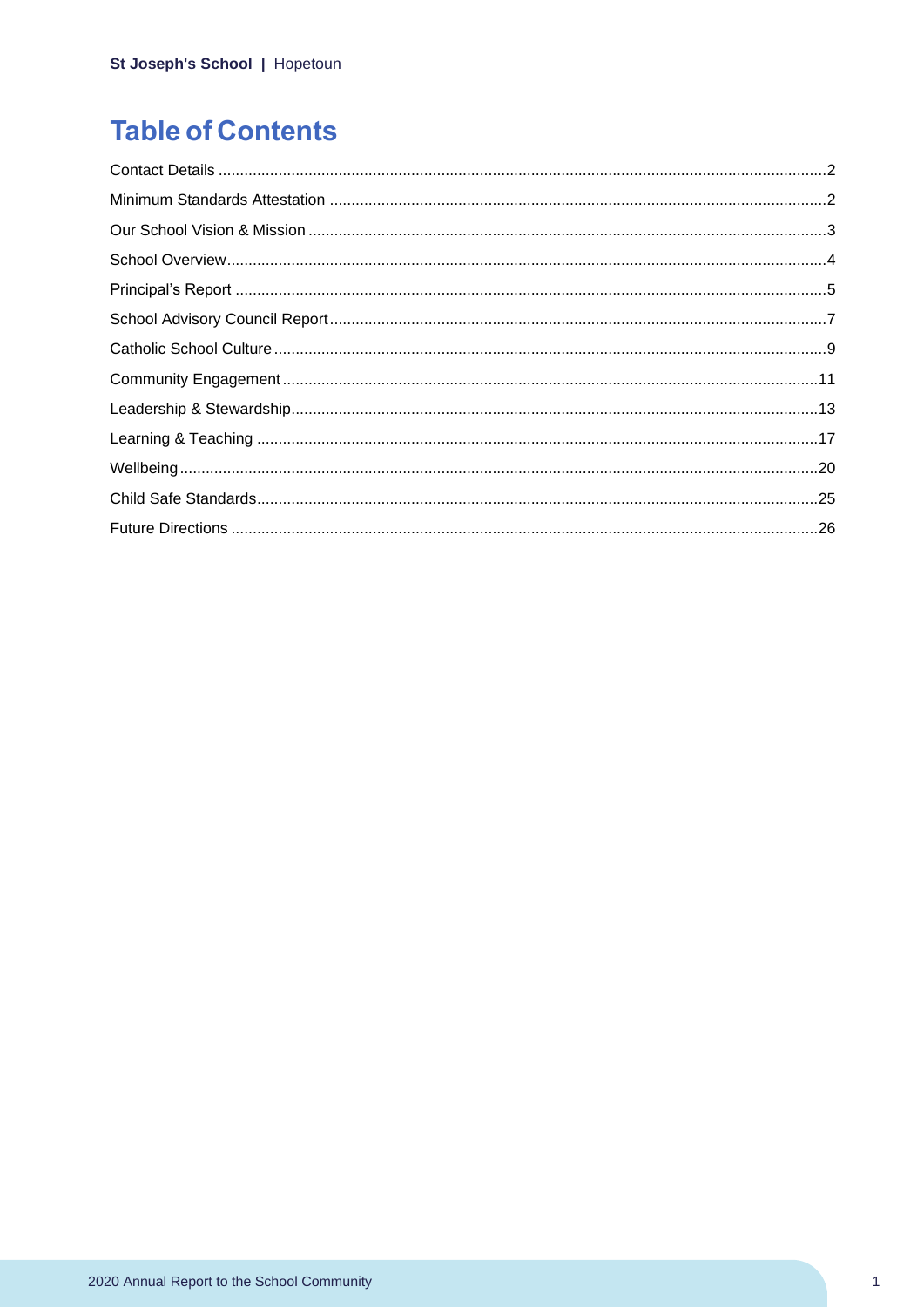# <span id="page-2-0"></span>**Contact Details**

| <b>ADDRESS</b>            | 33 Lascelles Street<br>Hopetoun VIC 3396 |
|---------------------------|------------------------------------------|
| <b>PRINCIPAL</b>          | Cynthia Maiden                           |
| <b>PARISH PRIEST</b>      | Mons. Glynn Murphy                       |
| <b>SCHOOL BOARD CHAIR</b> | <b>Patrick Hallam</b>                    |
| <b>TELEPHONE</b>          | 03 5083 3296                             |
| <b>EMAIL</b>              | principal@sjhopetoun.catholic.edu.au     |
| <b>WEBSITE</b>            | www.sjhopetoun.catholic.edu.au           |
| <b>E NUMBER</b>           | E2055                                    |

# <span id="page-2-1"></span>**Minimum Standards Attestation**

I, Cynthia Maiden, attest that St Joseph's School is compliant with:

- All of the requirements for the minimum standards and other requirements for the registration of schools as specified in *the Education and Training Reform Act 2006 (Vic)* and the *Education and Training Reform Regulations 2017 (Vic),* except where the school has been granted an exemption from any of these requirements by the VRQA
- Australian Government accountability requirements related to the 2020 school year under the *Australian Education Act 2013 (Cth)* and the *Australian Education Regulations 2013 (Cth)*
- The Child Safe Standards prescribed in Ministerial Order No.870 Child Safe Standards, Managing Risk of Child Abuse in School.

#### 01/06/2021

**NOTE:** The School's financial performance information has been provided to the Australian Charities and Not-forprofits Commission (ACNC) and will be available for the community to access from their website at www.acnc.gov.au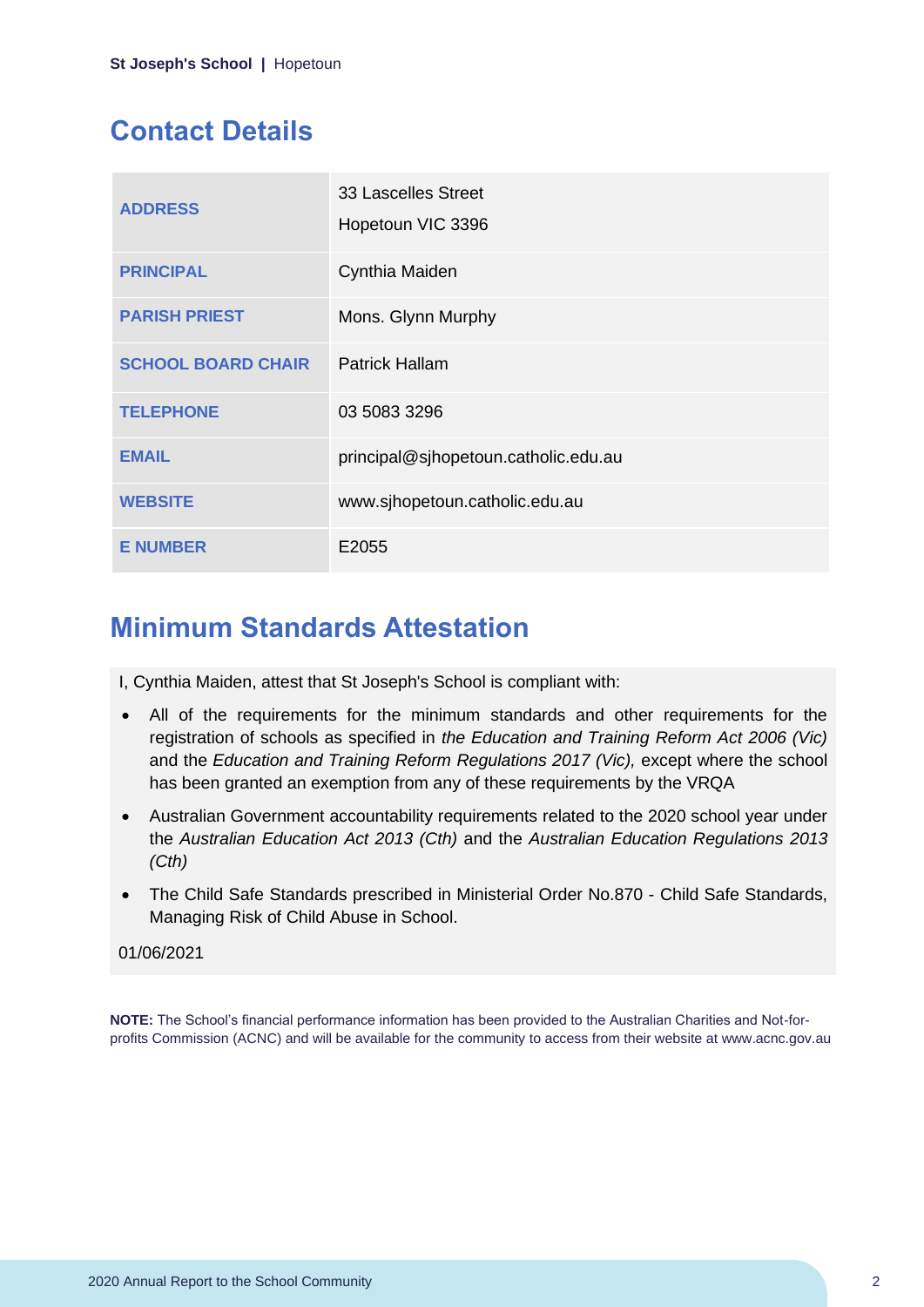# <span id="page-3-0"></span>**Our School Vision & Mission**

#### **Vision Statement**

St. Joseph's School is an inclusive community of faith and learning with Christ at its centre. It will educate its students to be of service to society in the Catholic tradition of love, faith and hope.

#### **Mission Statement**

As a Christ centred school we celebrate our Catholic beliefs, values, practices and traditions.

As an educational institution we:

Will support the development of the whole person.

Will provide a comprehensive curriculum, which challenges all students in their pursuit of success.

Will cater for the varied learning styles of our students.

Will be a child safe school by providing a physical and online environment that is happy, safe and welcoming.

Will respect the dignity of the individual and value the participation and contribution of all.

Will work in partnership with parents, the parish and the wider community.

Will encourage our students to make a difference in the local, national and global communities in which they live.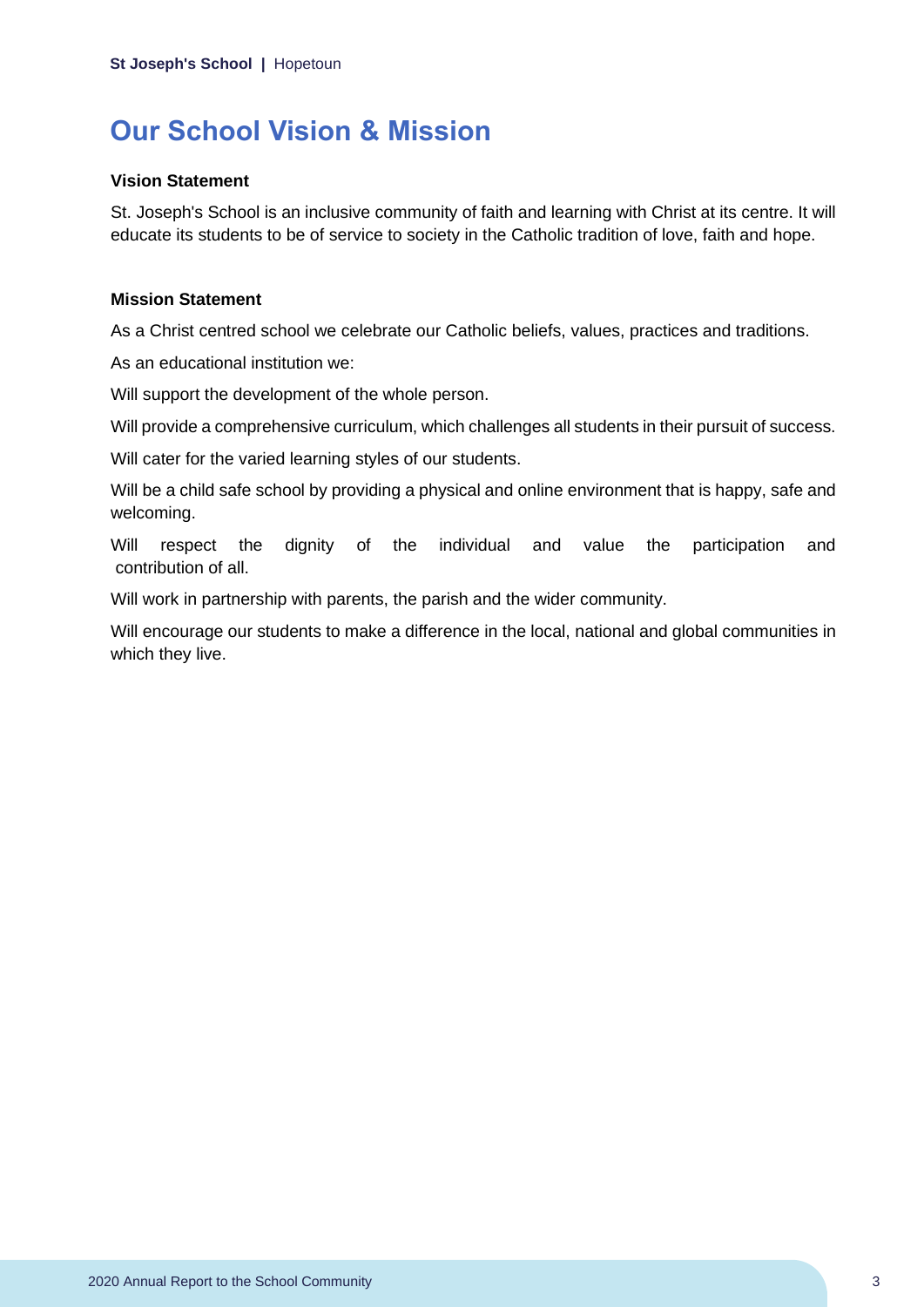# <span id="page-4-0"></span>**School Overview**

St. Joseph's Primary School is a faith community, which is committed to Catholic Education. The school presents young people a way of understanding themselves and the world in which they live, which is founded on the teachings of Jesus Christ in the gospel.

St. Joseph's School began in 1955 with two Josephite nuns and sixty-eight children. The school was officially blessed and opened on the 12th December 1954 by the Most Reverend J.P. O'Collins, D.D. Bishop of Ballarat. The school and area was indeed fortunate to obtain the services of the Sisters of St. Joseph an order founded by Saint Mary of the Cross McKillop, which was dedicated to the education and service of the poor and underprivileged and those in remote and isolated areas. The nuns remained teaching in the school in the role of Principal / teacher until 1988 when the first lay Principal was appointed. December 1988 marked the end of the untiring dedicated service of the Josephite nuns to St. Joseph's School.

Under the spiritual leadership and guidance of our parish priest the school is serviced by a staff of dedicated lay teachers, office personnel, learning support officers, the School Advisory Council, and a supportive parent body. All involved with our school work to promote and implement the Vision and Mission of the school.

Education at St. Joseph's is a partnership which involves parents and families, staff, the local parish and town communities and government.

The basic philosophy at St. Joseph's is to develop the self esteem of all children and to provide for their individual needs. We offer a comprehensive education that will help children develop a consistent set of beliefs and values: an education that is committed to both spiritual and moral development and the provision of knowledge and skills for the future.

The nature of our school community is diverse, drawing from both the rural and town sectors of the Hopetoun district. The socio-economic makeup of the school community is likewise diverse and also fluctuating, representing a wide range of situations and circumstances. The school, in its work, strives to provide an appropriate education in faith and life for all who are entrusted to its care.

### **Enrolments:**

The 2020 school year started with 35 students, which was our enrolment prediction for the year.

End of year statistics:

Boys: 18 Girls: 21 Total: 39 No of Families: 21

In 2020, Foundation/Grade 1/Grade 2 students were in Room 1, Grades 3/4/5/6 students were in Room 2.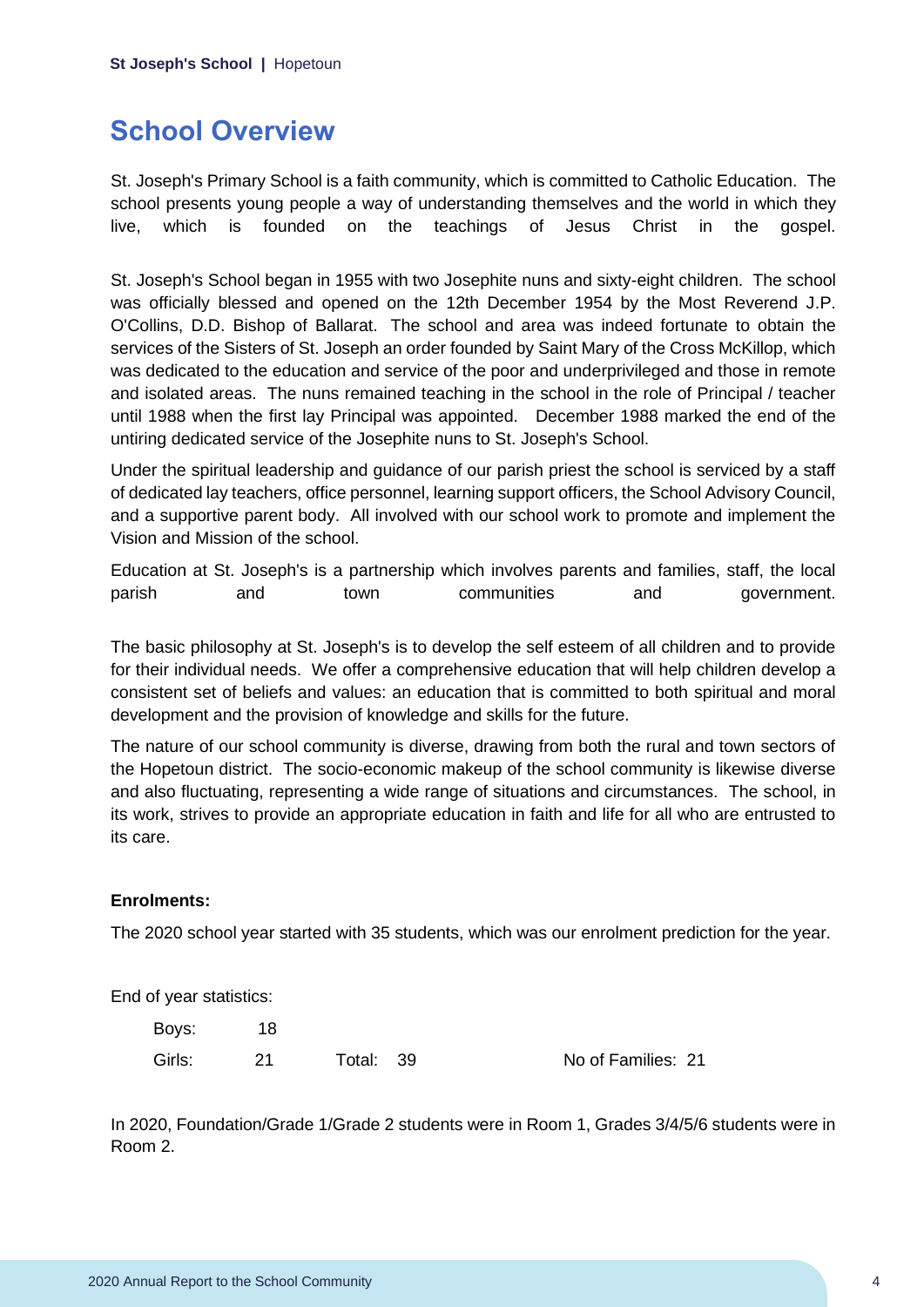## <span id="page-5-0"></span>**Principal's Report**

2020, my goodness me, what a year it was! A year that none of us could ever have imagined. A year that I'm sure we all hope we never have to live through again. The year started like any other ordinary year. As usual we were running Foundation to Grade 2 in one room and Grades 3 to 6 in the other room. Without being able to fill our teaching positions I had the absolute pleasure of teaching in F-2, whilst Mrs Jochinke and Mrs Horman shared the teaching role in Grades 3-6.

The swimming program kicked off our sports events. None of us were to know that our tremendously successful Water Fun Day would be the last sports event we were to participate in for the year.

Approaching the end of term one the COVID-19 turmoil that had struck the world was beginning to make its presence felt in our country. With growing cases in COVID we were suddenly forced into remote learning from home which lasted for most of term 2. One of the great aspects of 2020 was the tremendous resilience shown by all members of our school community. Parents, grandparents and aunties suddenly became stand-in teachers for family members and I cannot emphasize enough how extremely proud and extremely grateful I am to each and everyone of you for your efforts with remote learning throughout 2020.

We were all very excited to be back at school for term 3. We enjoyed a 'drive-by' for Grandparents and Special Friend's Day before yet again being forced into remote learning. Again, parents and extended family members stepped up with their incredible support. Remote learning certainly didn't come with a learning manual and everyone was forced on a steep learning curve but everyone did the very best job that they absolutely could. It was wonderful to see all the exciting learning that students were doing at home, not just with the usual curriculum areas but the extended learning taking place through creating, making, building, cooking and playing games.

A massive shout out to all our fabulous staff. For many of our teachers it was not only preparing learning packs for remote learning, checking in with students and families to see how they were coping, regular Google meets, marking of work and giving feedback to students, it was also managing home learning of their own children as well. Our LSOs and Julie in the office were all a tremendous support for our teachers and to all staff I offer my sincere thanks.

Thankfully we were able to return to school as normal in Term 4 and although we still faced restrictions it was great for our Grade 3- 6 students to be able to go on their overnight camp to the Little Desert Nature Lodge at Nhill and for our F-2 students to enjoy their annual excursion also. We were still able to work with STOMP Dance Company to prepare a Christmas concert although our concert night looked a little different with families enjoying it via YouTube instead of watching it live in the church.

On a personal note I offer my heartfelt thanks to all families and all staff members for your love, care and support throughout the very difficult personal times that I experienced last year during my mother's illness and her subsequent passing during Lockdown and during Term 3 where I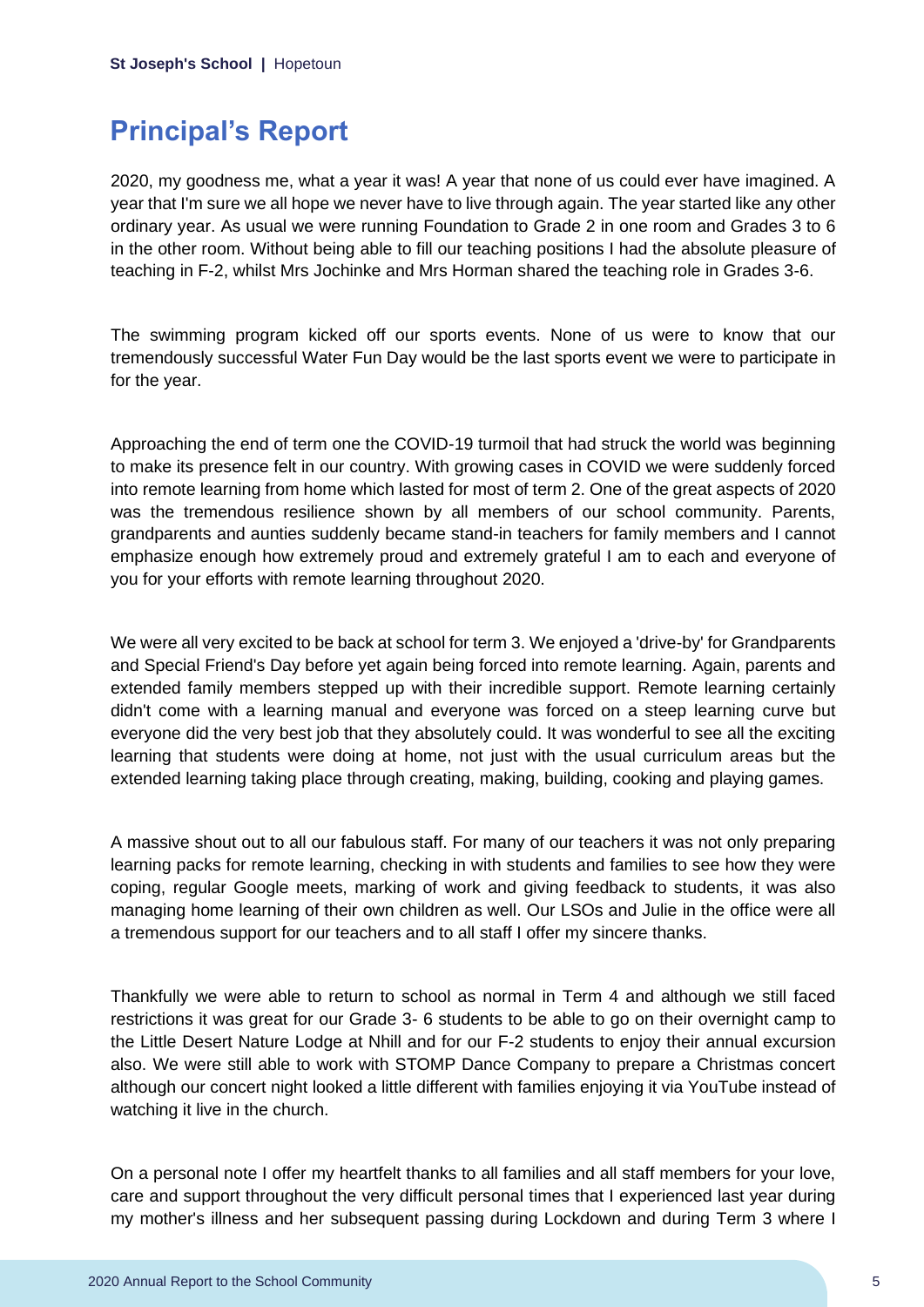#### **St Joseph's School |** Hopetoun

faced my own health challenges. Never have I been more grateful to be part of such an incredible community as I was during 2020! I look forward to an extremely successful and 'normal' 2021.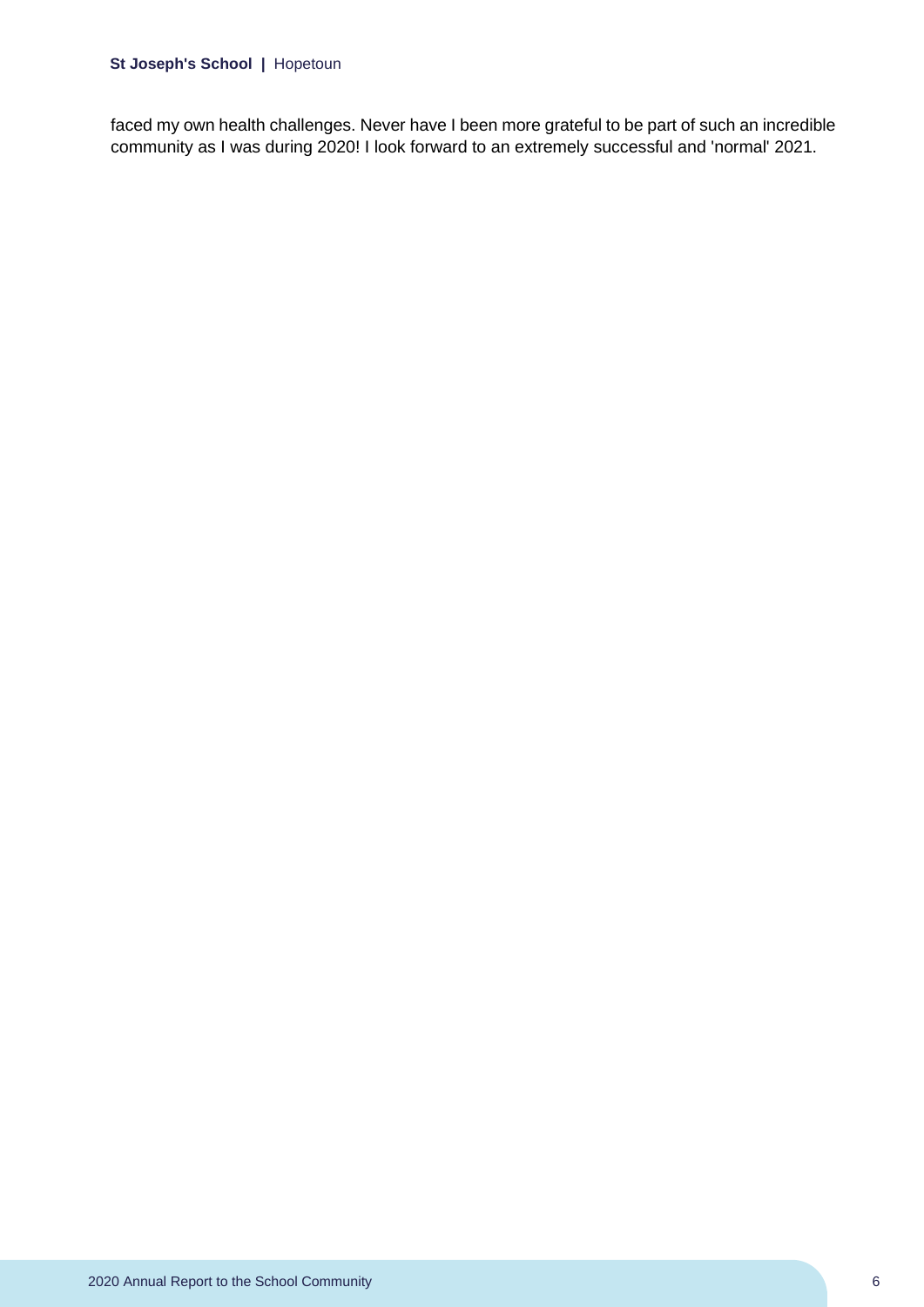# <span id="page-7-0"></span>**School Advisory Council Report**

2020, in no other words, can only be described as a very different and challenging year for the Staff, Students and Parents of the Hopetoun St Joseph's Primary School. The COVID19 pandemic which has gripped not only our communities, but basically the entire world, has seen our education system as we normally knew it, have to be delivered differently to the traditional classroom methods to the students turning their homes into classrooms and their curriculum be delivered through Remote Learning.

The year started relatively normal with 35 students enrolled. Once again, the school has been capably led by Principal Cynthia Maiden. Teaching appointments during the year saw Miss Maiden in the Junior Room and Donna Horman and Lisa Jochinke sharing the Lead Teacher role in the Senior Room. When Cynthia was unavailable for teaching Mikala Roberts, Shirley Decker and Dianne Phelan were always on hand to fill her role. They were supported initially by Learning Support Officers, Janelle James and Wendy Gunn-Duff and then in Term 2 Cheryl Wellington was also employed as an additional Learning Support Officer. Of course, the teaching staff have again been well served by Administration Officer Julie Grace. Julie's attention to detail and organizational skills no doubt plays a huge role in the success of the school. I would like to thank all staff for their dedication, commitment, respect and resourcefulness they have shown to our children this past year. Remote Learning has no doubt thrown up plenty of challenges for the staff.

COVID19 precautions also meant extra cleaners were needed to keep our facilities in a COVID safe state and to support our current cleaner Barbara Taro. This was provided by Madison Roberts and Kiana Marshman and I thank them for their diligence shown in keeping everyone safe and healthy.

I would like to thank all parents of our school, firstly for their efforts at the New Year's Eve night, where we again successfully ran the bar and raised a huge amount of money for the school. Unfortunately COVID19 restrictions basically stopped the Parents from being able to fundraise from March onwards. However, the parents should be commended for their efforts in tackling the Remote Learning. It was a scenario we probably never imagined or expected, and when it was thrown upon us, it did make you realize how our school provides such a great learning environment for the students. Hopefully we have learnt along the way through two Remote Learning efforts, the good and the bad, so if we are ever presented with this scenario again we can adjust and transition into Remote Learning with little effort.

Before lockdowns and any other disruptions, the students did get to enjoy their annual School Swimming Sports and Water Fun Day in February. Congratulations to them on their competiveness and spirit shown on these two days. Unfortunately, most other events this year have been cancelled, however I do remember the Grandparents and Special Friends Day was held for our Grandparents and Friends by doing a "drive- by" in their cars, which was a real thrill for everyone involved.

Notable capital improvements made to the school throughout the year have been the installation of new flooring in the Saint Mary MacKillop Room, resurfacing of the cricket pitch and more IT upgrades.

We will farewell one student at the completion of the year and we thank them for their contribution to the school and wish them all the best for their future.

Finally, my last thought of praise and gratitude goes to our Principal, Cyn. She has had a year like no other. In late March her beloved mother passed away and while mourning the loss of her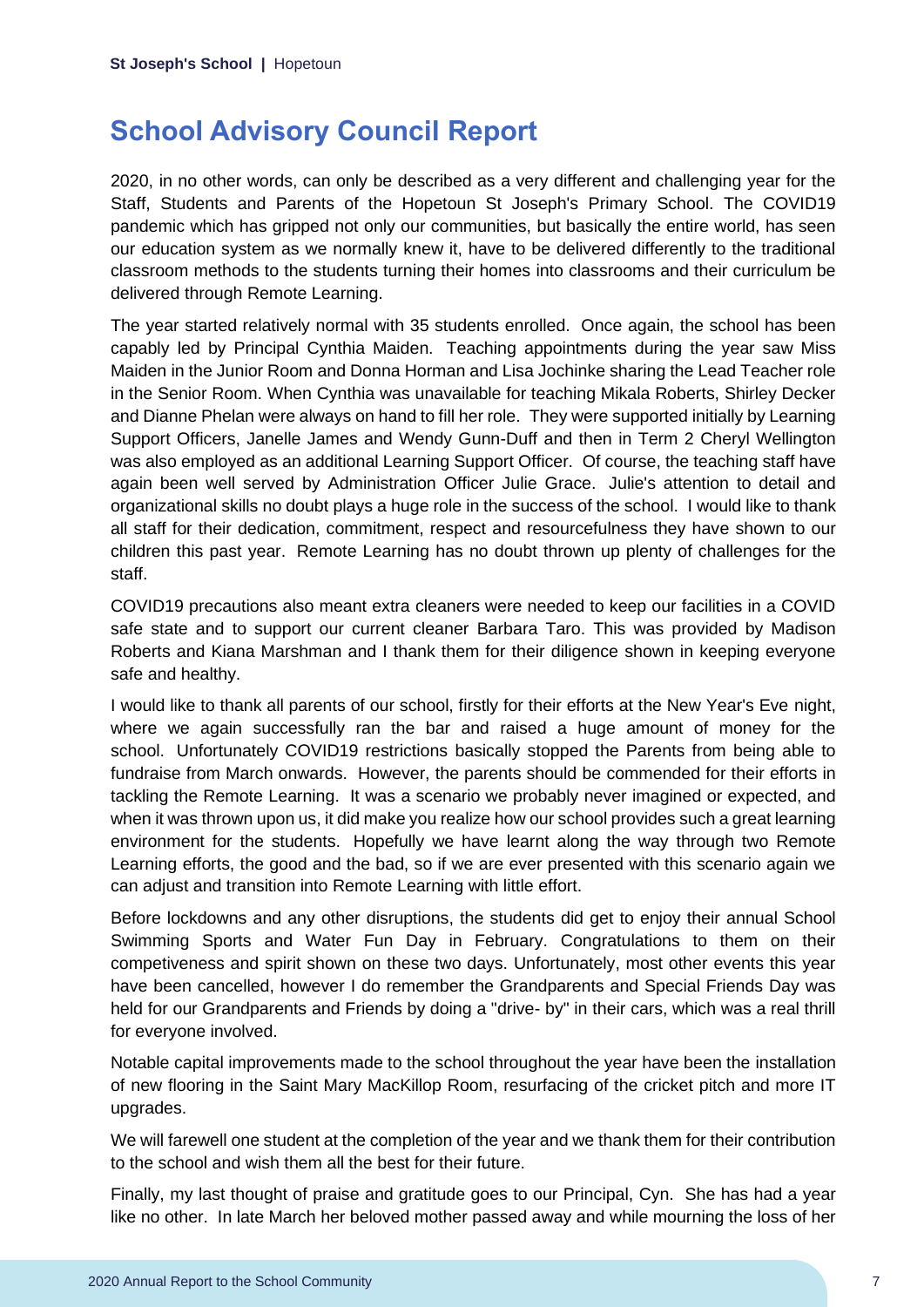#### **St Joseph's School |** Hopetoun

mother the State of Victoria went into its first lockdown which meant Remote Learning for our students. Just as things looked to be getting back to some normality, at the Start of Term 3, Cyn was presented with her own health battles, all while the State was going into Lockdown 2, back to Remote Learning! I can honestly say I have never met a person so resilient, determined and courageous like Cyn. Even under the pressure of all these setbacks, she never once backed away from the challenges ahead and during all the times I spoke to her she had everyone else but herself as her main concern. It's a quality you rarely see in people today.

In closing I would like to thank Cynthia, the teaching Staff, Julie, Father Glynn and all SAC members for their support and leadership over the last 12 months while I have been Chairperson. A special thanks to Mel Seipolt who leaves the SAC this year after 4 years as Treasurer. It sure has been a challenging year but I'm proud to say that everyone has accepted the year for what it has been and I can only hope 2021 will bring us some sort of normality and prosperity.

Regards, Pat Hallam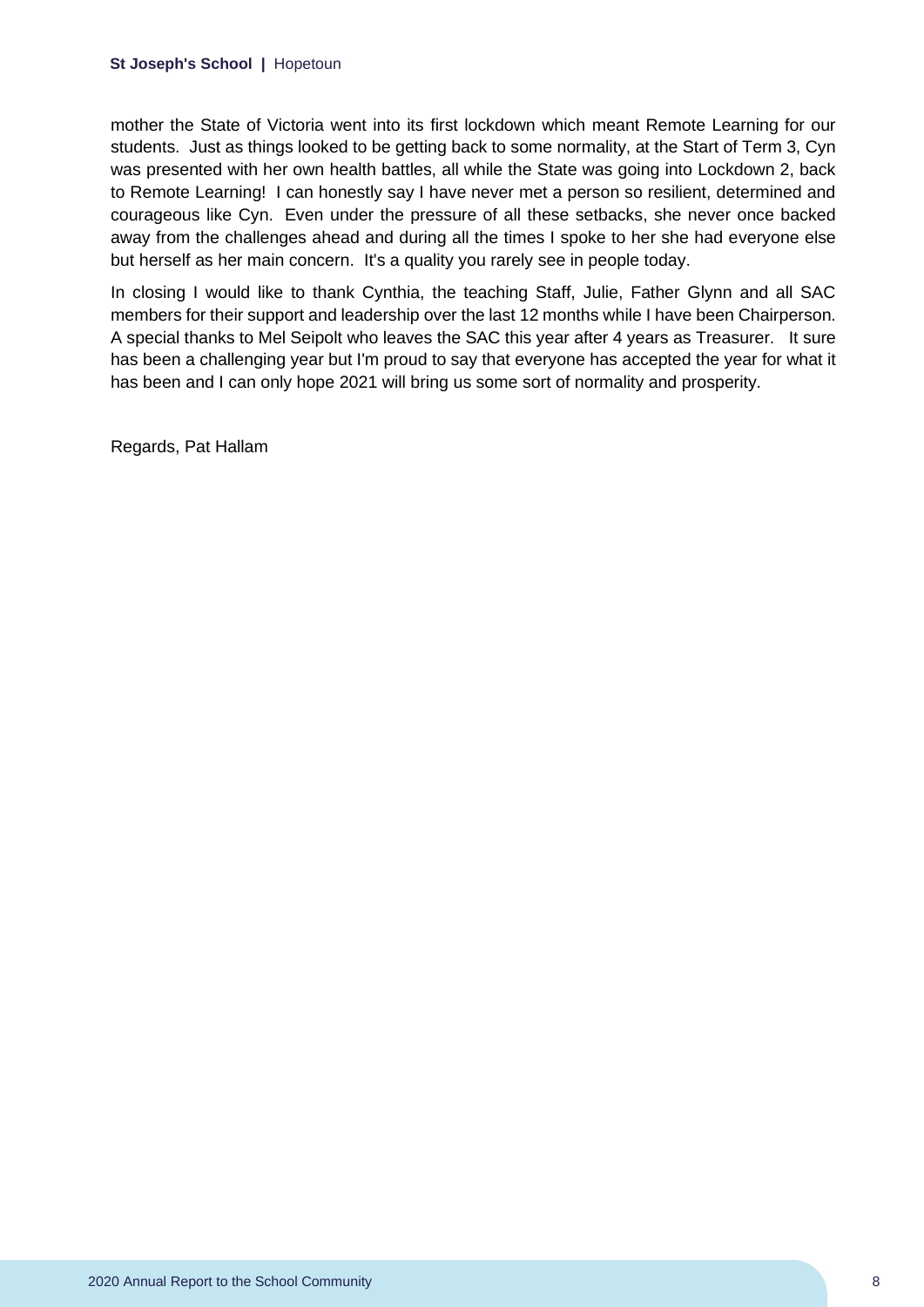# <span id="page-9-0"></span>**Catholic School Culture**

### **Goals & Intended Outcomes**

Goal as per 2020 Annual Action Plan:

Staff formation in understanding Catholic identity in order to provide them with the skills and language to further develop this in the students that they teach.

Staff formation in understanding Recontextualisation in order to increase their skills to further enhance the teaching of RE from a Recontextualisation stance.

Explore links between ECSI insights and planned units of work.

### **Achievements**

Fr Glynn continued to work with and support our school throughout this year. His pastoral presence in the school was particularly important during the unusual and difficult 2020 year.

The school continued to teach the mandated Religious Education program 'Awakenings', using the Shared Christian Praxis method. This begins with students' life experiences, integrates it into our faith story and then encourages students to integrate the faith story back into their own life. Throughout the second half of this year, teachers planned with staff from St Mary's School, Sea Lake. This made the planning process much easier with a shared, collaborative approach.

Our annual Grandparents and Special Friends Day Mass was put on hold last year due to COVID restrictions. Instead we had a "drive-by" where grandparents and special friends drove past the school to see the special people in their lives! Students made a banner for the front fence and we had the music pumping in order to entertain both the students and their special visitors.

Masses and Liturgies that students were able to participate in were: Beginning of School Year, Ash Wednesday, Feast of St Joseph, Anniversary of the Canonisation of St Mary MacKillop and Mission Week. In addition to this, Room 2 students led Stations of the Cross in our church each week during Lent.

Our school's Feast Day celebrations in March were very low-key due to the day landing at the start of COVID Lockdown 1.0. Students participated in a Liturgy at school during the day, remembering and honouring our Patron Saint, St Joseph.

Towards the end of term 2 our students acknowledged Refugee Week. Students learnt a little about the life of a Refugee including why someone might become a refugee and what conditions might be like for them after fleeing their home country.

Room 1 students read a picture story book 'Grandma's Treasured Shoes' that told the story of a girl having to leave Vietnam because of fighting in the country. They also watched a short clip that showed what life was like in Zaatari Refugee camp, which is on the border of Syria and Jordan.

Room 2 students watched a video about Rahila, who now lives in Perth. Rahila was born in Afghanistan and her dream was to attend school, which was not permitted for girls in Afghanistan.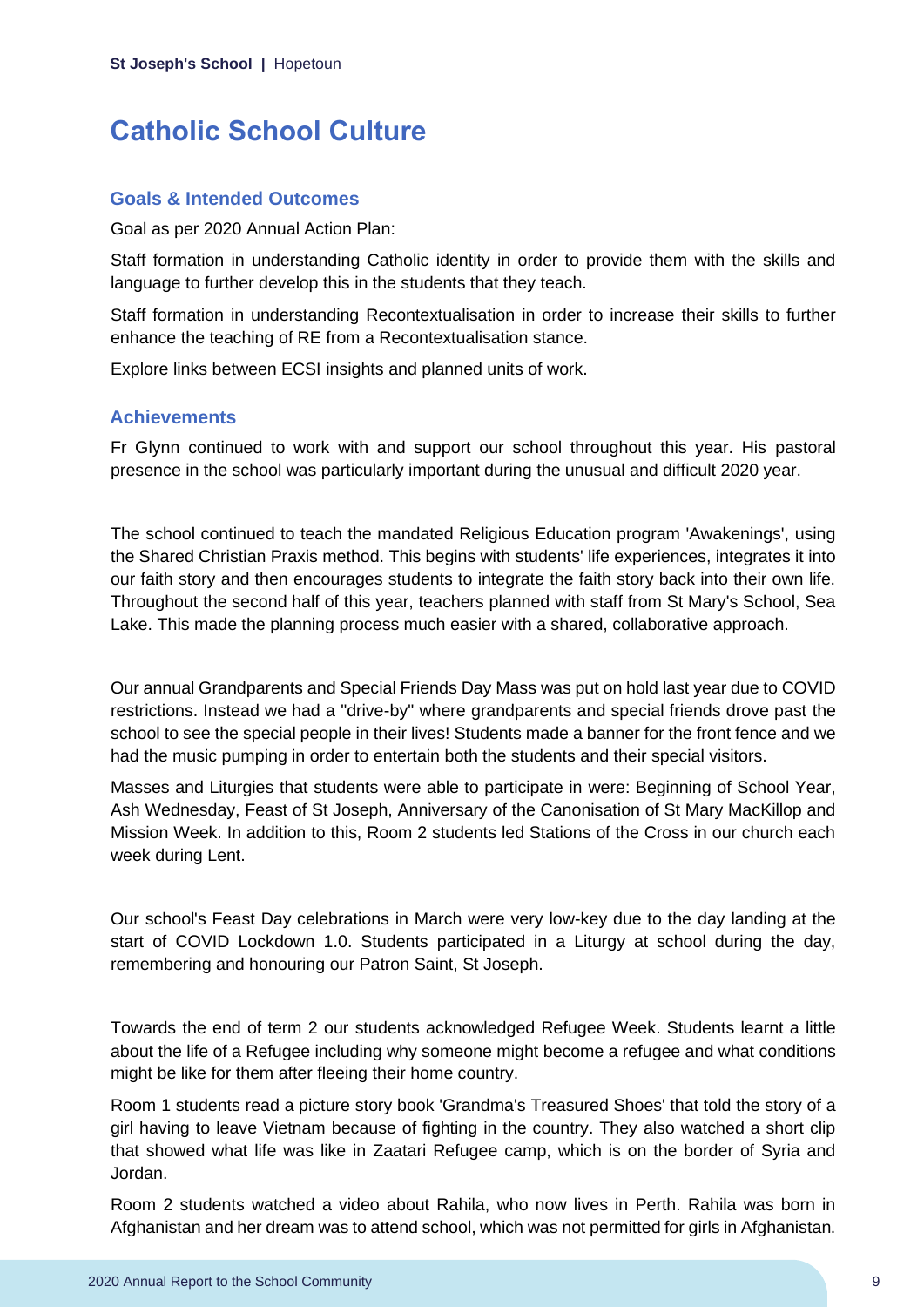#### **St Joseph's School |** Hopetoun

When she was 6, Rahila took herself to school. The teachers refused to teach her because she was a girl and should not have been there. The Taliban found out that she had gone to school and threatened to kill her. Her parents arranged for her to leave Afghanistan and move to Pakistan to live with her aunty and uncle. She is now reunited with her family and they all live in Perth.

Students in both rooms all agreed that we are very lucky to live in Australia and enjoy the freedom we have and the 'luxury' of an education!

Throughout August teaching staff participated in 2 professional development days. Both days were based around "The Catholic Dialogue School". This was directly related to our goal from our 2019 School Review. A Dialogue School promotes all cultures and religious beliefs, whilst still remaining Catholic at the centre. The Dialogue School can be challenging where we do not have a lot of different cultures and religions in our school community however it is allowing those from different cultures and religions to share their experiences, whilst not forgetting our school's catholic background.

#### **VALUE ADDED**

Staff participation in Professional Development

Increased knowledge of "The Catholic Dialogue School"

Improved scripture knowledge through increased focus on background information for staff and students

Dedicated prayer spaces in both classrooms

Regular opportunities for prayer and liturgy across the school

Attendance of family members at school masses and liturgies

Student participation in Religious Education lessons and prayer

Collaborative planning with St Mary's, Sea Lake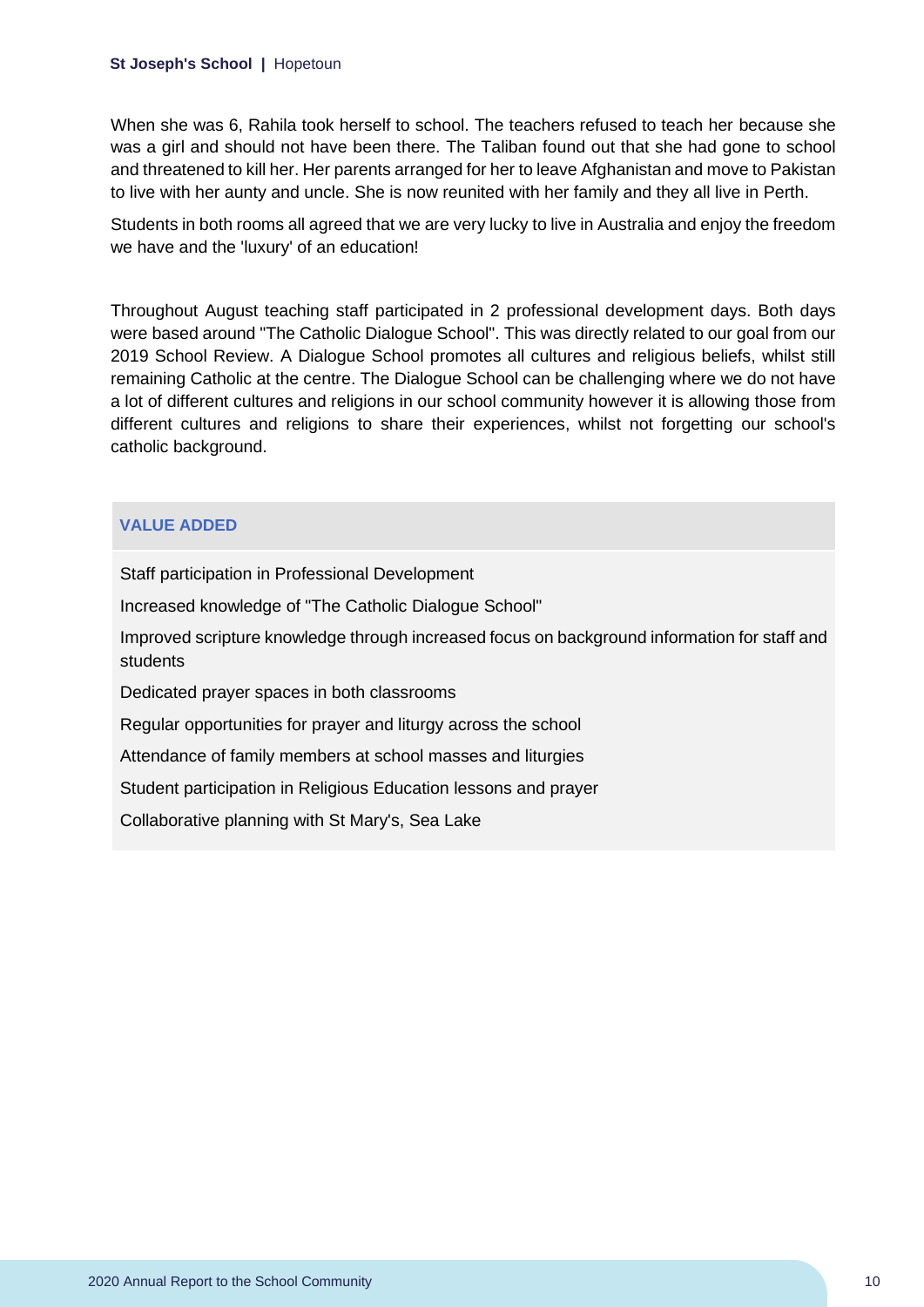# <span id="page-11-0"></span>**Community Engagement**

### **Goals & Intended Outcomes**

Goal as per 2020 Annual Action Plan:

Increased parental involvement in student learning. Improved communication between school & home through the use of an online portal to:

a) inform parents of school happenings and easier return of medical forms and permission notes

b) inform parents of student work/achievements more closely to the time that it has occured.

### **Achievements**

The school established the Parent Access Module predominately for parents to record student absence from school, permission notes and updating medical information. Both classrooms were active in their use of Class Dojo last year. This was crucial in informing parents of classroom happenings and student achievement. Class Dojo also became an important tool during remote learning with parents and students communicating to their teachers and sharing of student work. There has been much positive feedback received from parents, indicating they are happy with the use of Class Dojo and enjoy seeing the everyday happenings in the classroom as well as samples of their child's work.

St Joseph's continues to benefit greatly from the involvement of individuals and groups from the School and Parish Community:

- St Joseph's parents, families and friends
- Volunteer assistance at Sports days and other special events
- Working Parties for catering, fundraising etc
- Attendance at Working Bees

Although our fundraising came to a standstill due to COVID there were certainly many parents who had already put their hand up to organise and assist at some of these fundraising events.

Despite COVID restrictions, the school was still active in its support of Australian Catholic Mission and Red Cross through the fund-raising events organised by the Junior Red Cross and Mission Group.

### **PARENT SATISFACTION**

The following are extracts from our school's External Review Report regarding Partnering with Families:

CHECS survey results (5.09) respondents believe effective practices are evident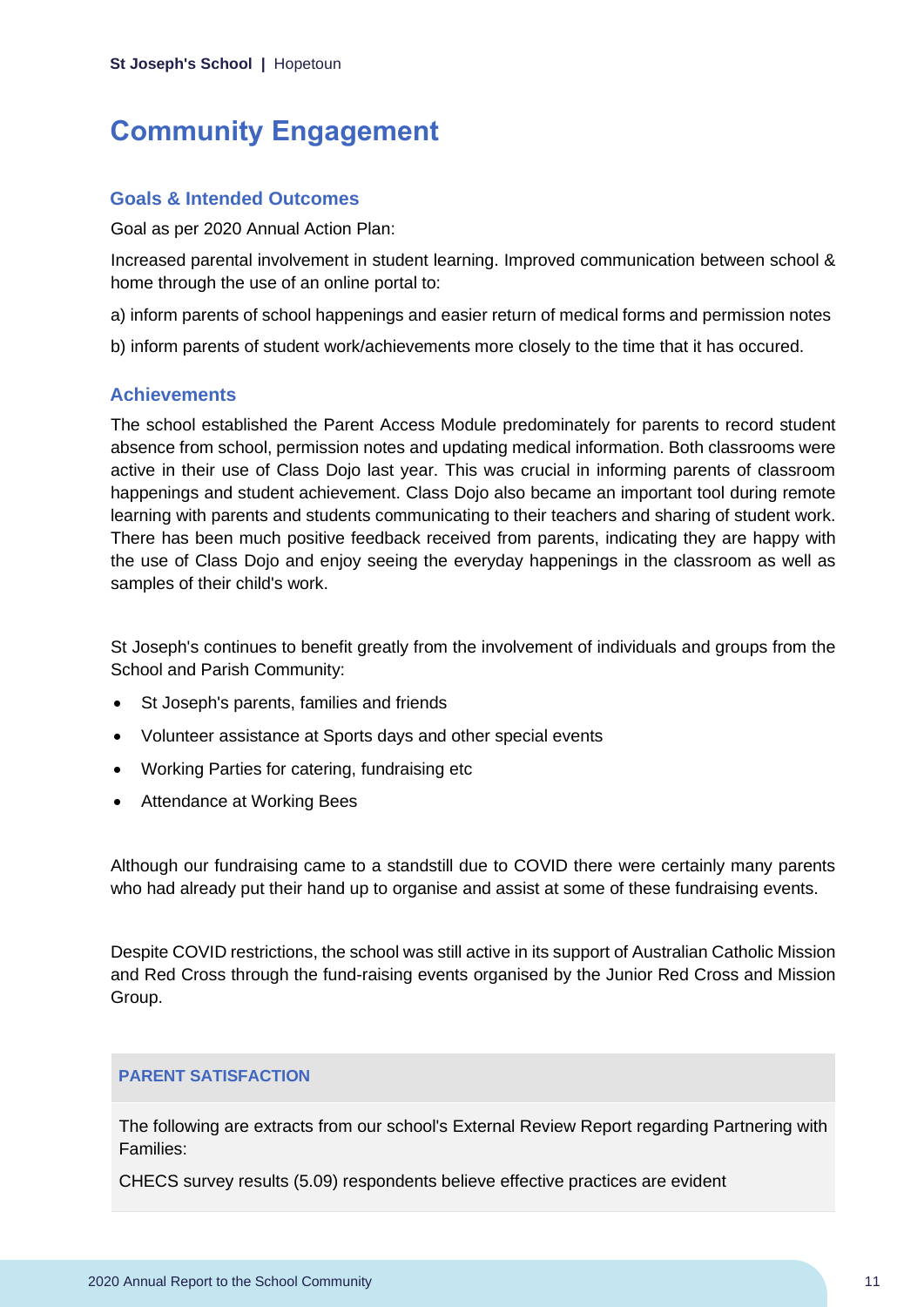All focus groups - students, staff and parents - readily state that the school has developed a strong sense of community in which everyone feels safe, valued and respected.

The school provides many and varied opportunities for families to be involved in the life of the school, and many families have taken up the call to act as volunteers.

The school newsletter regularly features articles on parenting ideas. In this way the school endeavours to assist parents in raising their children.

Teachers write weekly articles to keep the parents informed about what their children are learning at school. This enables parents to support the school's efforts and the learning needs of their children at home.

The family buddy system has been a success in welcoming and inducting new families into the school community.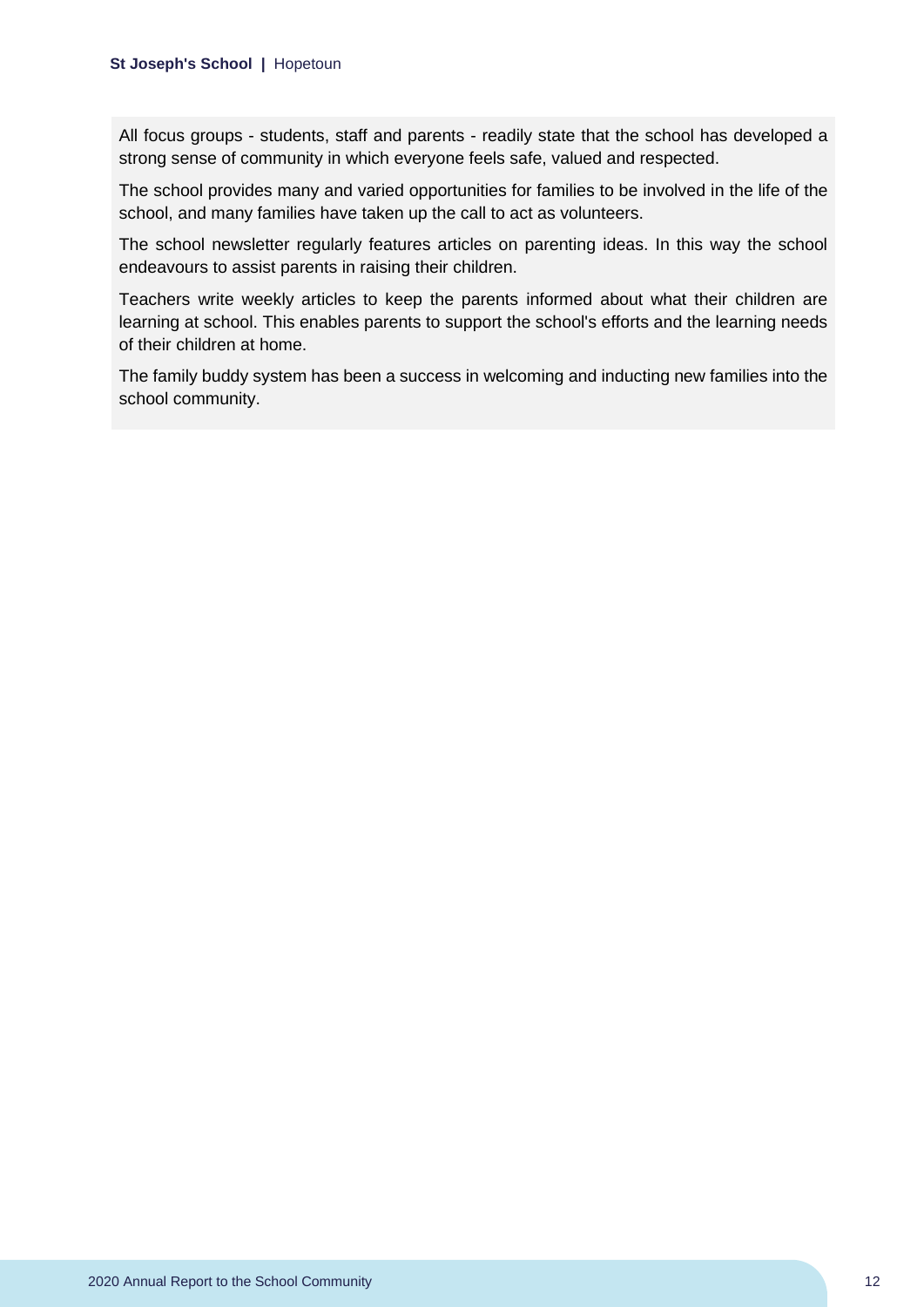# <span id="page-13-0"></span>**Leadership & Stewardship**

#### **Goals & Intended Outcomes**

|  |  |  |  |  | The major focus of School Improvement in 2020 was: |  |  |  |
|--|--|--|--|--|----------------------------------------------------|--|--|--|
|--|--|--|--|--|----------------------------------------------------|--|--|--|

Greater emphasis on performance and development for all teachers (professional growth), linking more closely to the school's Annual Action Plan, teacher Professional Learning Plan and teacher reflection. Regular observation and feedback for all teachers.

Improved communication between school and home through the use of an online portal to:

a) inform parents of school happenings and easier return of medical forms and permission notes

b) inform parents of student work/achievements more closely to the time that it has occurred.

### **Achievements**

The school established the Parent Access Module predominately for parents to record student absence from school, permission notes and updating medical information.

Both classrooms were active in their use of Class Dojo last year. This was crucial in informing parents of classroom happenings and student achievement. Class Dojo also became an important tool during remote learning with parents and students communicating to their teachers and sharing of student work. There was positive feedback received from parents, indicating they are happy with the use of Class Dojo and enjoy seeing the everyday happenings in the classroom as well as samples of their child's work.

With 2 rounds of remote learning at home, the focus around performance and development for teachers did not occur. This will be carried over to 2021.

Leadership and teaching staff continue to focus on improving student learning. Careful analysis of student data from PAT testing, Literacy Observation Surveys and Common Formal Assessment Tasks has provided a clear focus for individual students' improvement goals.

The two days of professional development that teachers undertook in The Catholic Dialogue School has been important in increasing teacher's awareness of Catholic Identity. This area will continue to be further developed in 2021.

#### **EXPENDITURE AND TEACHER PARTICIPATION IN PROFESSIONAL LEARNING**

#### Description of Professional Learning undertaken in 2020

The school was closed to students on two occasions to enable staff to take part in professional development activities including:

The Catholic Dialogue School (August 28th)

Classroom Adjustments for students with Diverse Learning Needs (October 5th)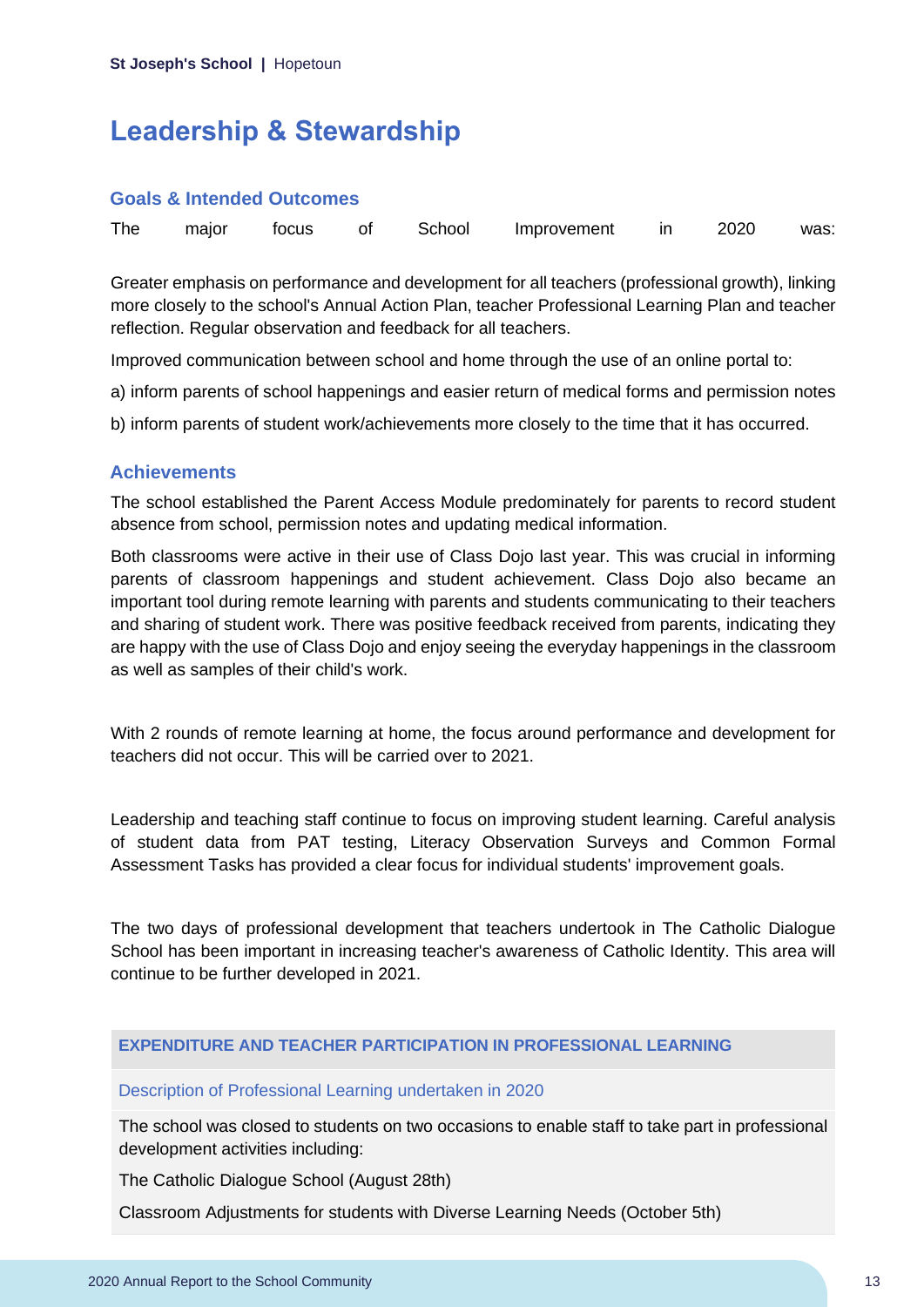In addition to this, two other pupil free days were held in the last week of term 4. These days allowed staff to continue our Professional Learning Community work with Emma Rutherford (CEOB) and update their First Aid & CPR.

In addition to whole staff professional development, all members of staff took part in a variety of in‑services and after school meetings related to specific areas:

| <b>Professional Learning Communities</b>          |       |
|---------------------------------------------------|-------|
| Nationally Consistent Collection of Data          |       |
| <b>Religious Education</b>                        |       |
| O. H. & S.                                        |       |
| Specific Learning difficulties                    |       |
| Number of teachers who participated in PL in 2020 | 3     |
| Average expenditure per teacher for PL            | \$738 |

### **TEACHER SATISFACTION**

The following extracts from our school's External Review Report reflect Teacher Satisfaction.

#### **Shared Leadership**

CHECS survey results (4.86) indicate respondents believe effective practices are evident.

Although the Organisational Climate Aggregate has declined the school is well above the mean for Australian schools.

Staff are collegial and work well in teams.

The Professional Learning Community process provides teachers with the opportunity to lead.

#### **Building Staff Capability**

CHECS survey results (4.71) indicate respondents believe effective practices are evident.

CEOB has provided support for graduate teachers to be mentored and coached.

Positive Insight SRC data indicating improvements in many aspects of teaching.

Professional learning plans are directly linked to the school's Annual Action Plans.

The PLC process within the school, including Professional Development in the Fundamentals of reading and writing, and peer feedback have all contributed to building staff capability.

#### **A Culture of Continuous Improvement**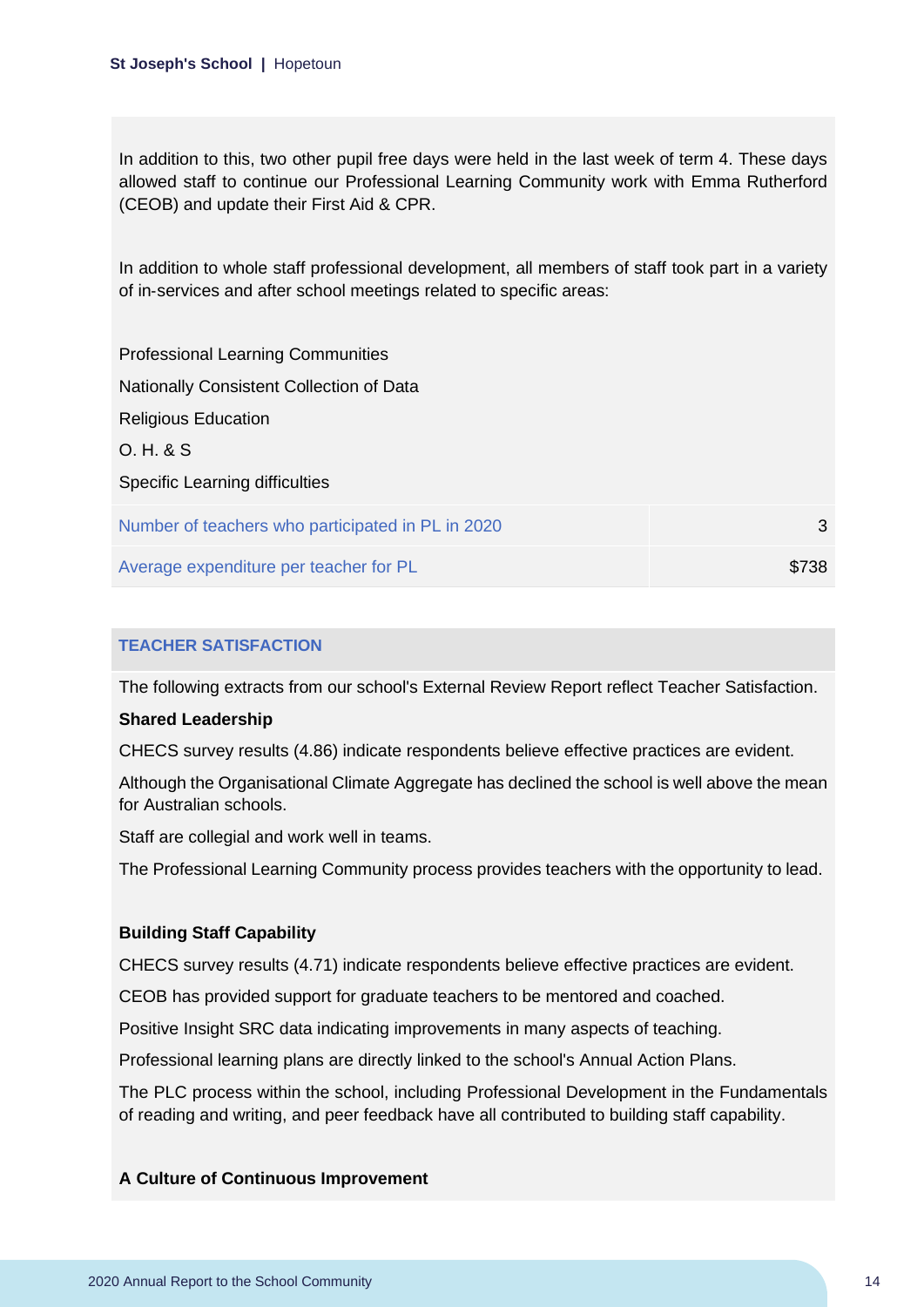CHECS survey results (4.71) indicate respondents believe effective practices are evident. It is worth noting that 6 of the 7 respondents rated this component as 5 out of a possible 6.

A range of Professional Learning opportunities (external and internal) are provided, and all staff are encouraged and supported to participate in them.

Mentoring and coaching for graduate teachers.

High Parent satisfaction with the school's improvement focus.

#### **Stewardship of Resources**

CHECS survey results (4.71) indicate respondents believe effective practices are evident.

Allocation of funds to appoint an extra classroom teacher and two extra Learning Support Officers.

Regular upgrading and refurbishment of facilities and resources provide a safe and positive learning environment for students and teachers.

The efforts of all staff are acknowledged and affirmed on days such as World Teacher's Day, Administration Officer's Day and Educational Support Officer's Day.

| <b>TEACHING STAFF ATTENDANCE RATE</b> |        |
|---------------------------------------|--------|
| <b>Teaching Staff Attendance Rate</b> | 94.6%  |
|                                       |        |
| <b>ALL STAFF RETENTION RATE</b>       |        |
| <b>Staff Retention Rate</b>           | 44.4%  |
|                                       |        |
| <b>TEACHER QUALIFICATIONS</b>         |        |
| <b>Doctorate</b>                      | 0.0%   |
| <b>Masters</b>                        | 33.3%  |
| Graduate                              | 0.0%   |
| <b>Graduate Certificate</b>           | 33.3%  |
| <b>Bachelor Degree</b>                | 100.0% |
| <b>Advanced Diploma</b>               | 0.0%   |
| <b>No Qualifications Listed</b>       | 0.0%   |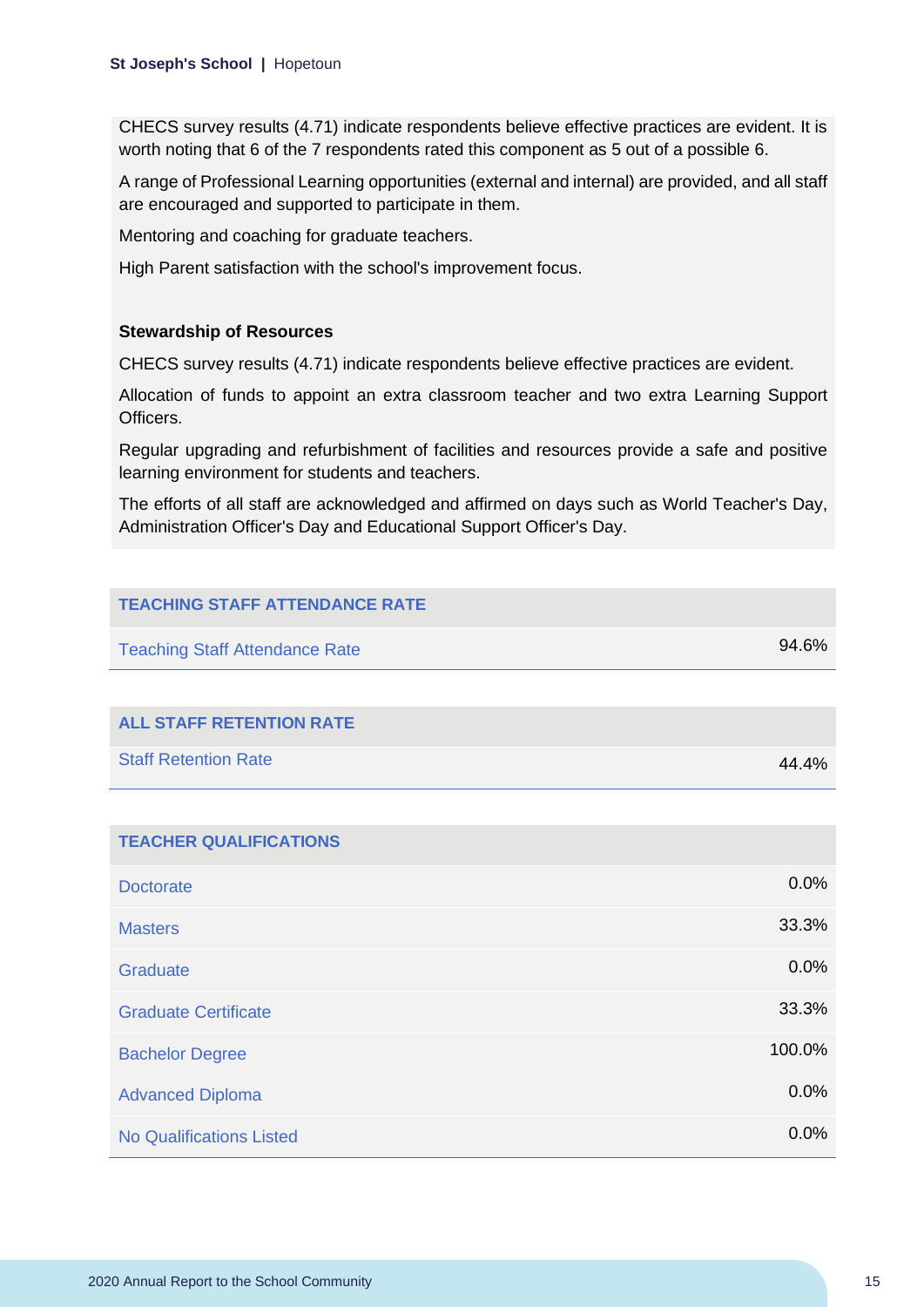### **St Joseph's School |** Hopetoun

| <b>STAFF COMPOSITION</b>                     |     |
|----------------------------------------------|-----|
| <b>Principal Class (Headcount)</b>           | 1.0 |
| <b>Teaching Staff (Headcount)</b>            | 4.0 |
| <b>Teaching Staff (FTE)</b>                  | 1.5 |
| Non-Teaching Staff (Headcount)               | 7.0 |
| Non-Teaching Staff (FTE)                     | 4.0 |
| <b>Indigenous Teaching Staff (Headcount)</b> | 0.0 |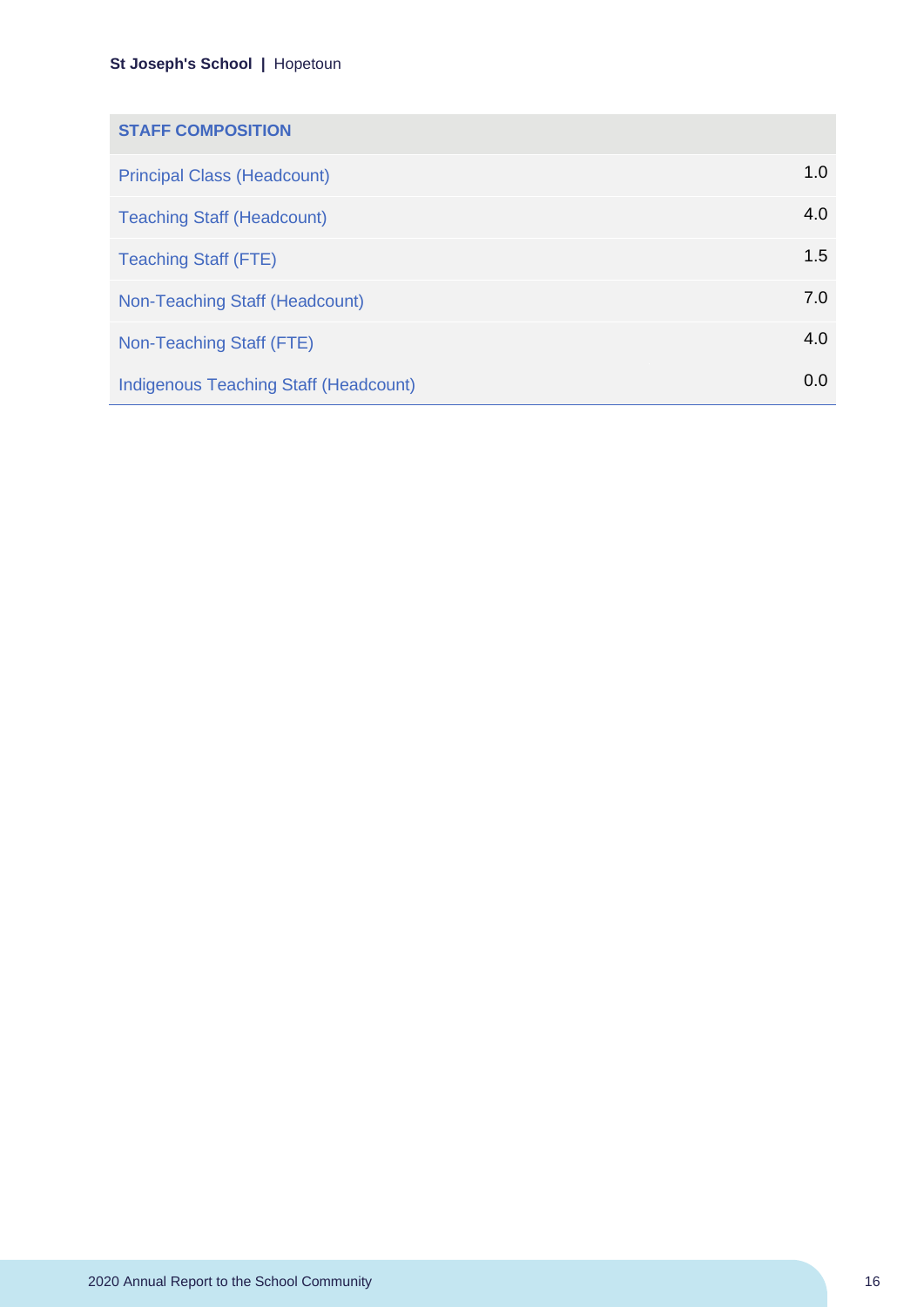# <span id="page-17-0"></span>**Learning & Teaching**

#### **Goals & Intended Outcomes**

The Learning and Teaching goal linked to our school's Leadership and Stewardship goal for 2020, which was strengthening the positive, safe and engaging learning environment focussing on embedding a culture of continuous improvement and achievement, including regular observation and feedback for all teachers.

#### **Achievements**

The goal of regular observation and feedback for all teachers was hindered by the principal needing to teach full time in 2020, hence she was unavailable for regular observation of teachers. In addition to this, COVID restrictions also meant that our CEB Learning and Teaching adviser was unable to travel to the school from the end of Term 1 onwards, thus she too was not able to observe teachers in their classrooms and provide feedback to them.

Throughout the year, the teachers continued to present a carefully planned and balanced classroom programme following the Victorian Curriculum. Essential Learnings for Literacy and Numeracy were consolidated and further broken down to an "Essential Eight" curriculum for staff to utilise for their planning and teaching.

Our Integrated Studies units of work were: Personal Safety, Earth and Space, Flora and Fauna and Rules and Laws. Much of this work during Terms 2 & 3 was carried out during remote learning. Room 1 made some very interesting bug catchers as part of the term 3 unit Flora & Fauna. Grades 3-6 students created wonderful models of the Solar System as part of their Earth and Space unit.

The swimming program at the start of the school year was again a great success with all students extending their confidence and skills in the pool. Our Water Fun Day was well-attended by parents and the students had a very enjoyable day.

We had two students who were awarded with Age Champion at the Southern Mallee Lakes swimming carnival and four other students who were placed in the championship event; a great achievement! As a result of this carnival seven students qualified to represent Southern Mallee Lakes at the Little Desert Carnival in Horsham.

Cross-country, Winter Sports and Athletics were unable to go ahead in 2020 due to COVID-19. We look forward to resuming these interschool sports activities in 2021.

Room 2 students had an overnight camp to the Little Desert Nature Lodge in Nhill. They had a jam-packed itinerary with lots of activities that supported their learning from their Flora & Fauna unit. Our F-2 students were able to do a day trip to the Little Desert Nature Lodge also for their annual excursion. They enjoyed a scavenger hunt and bush art activity.

#### **STUDENT LEARNING OUTCOMES**

Although restrictions were in place for most of the 2020 school year, teachers were able to provide regular feedback to students in order to focus on continuous student improvement. During home learning this feedback took place through Google Meets, emails and Dojo.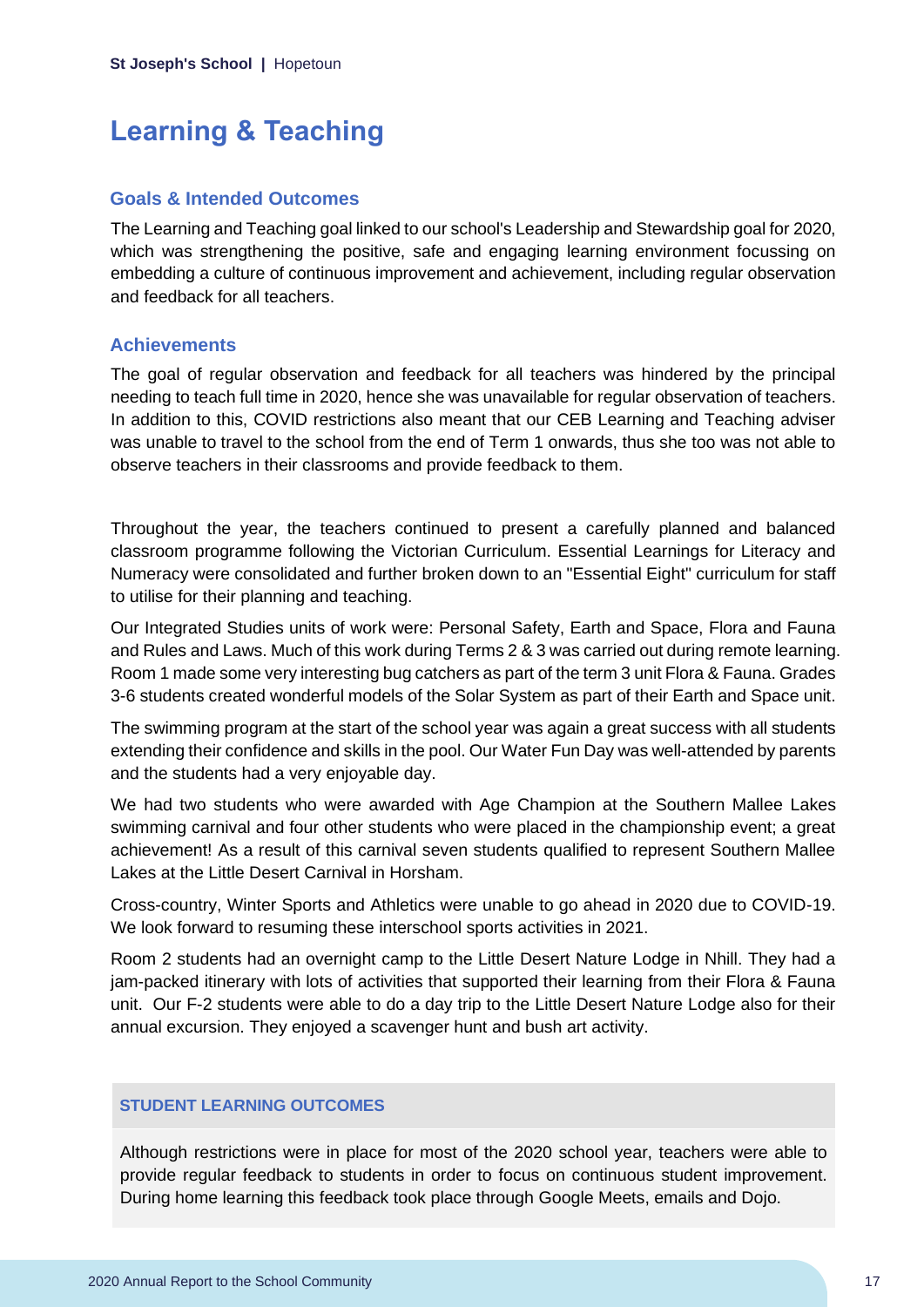Regular collection of data through PAT, Mathematics assessment, Writing Moderation and Running Records was used to monitor student progress at school. Intervention processes and practices were used to create individualised programs when needed in order to best support and enhance the students' learning outcomes.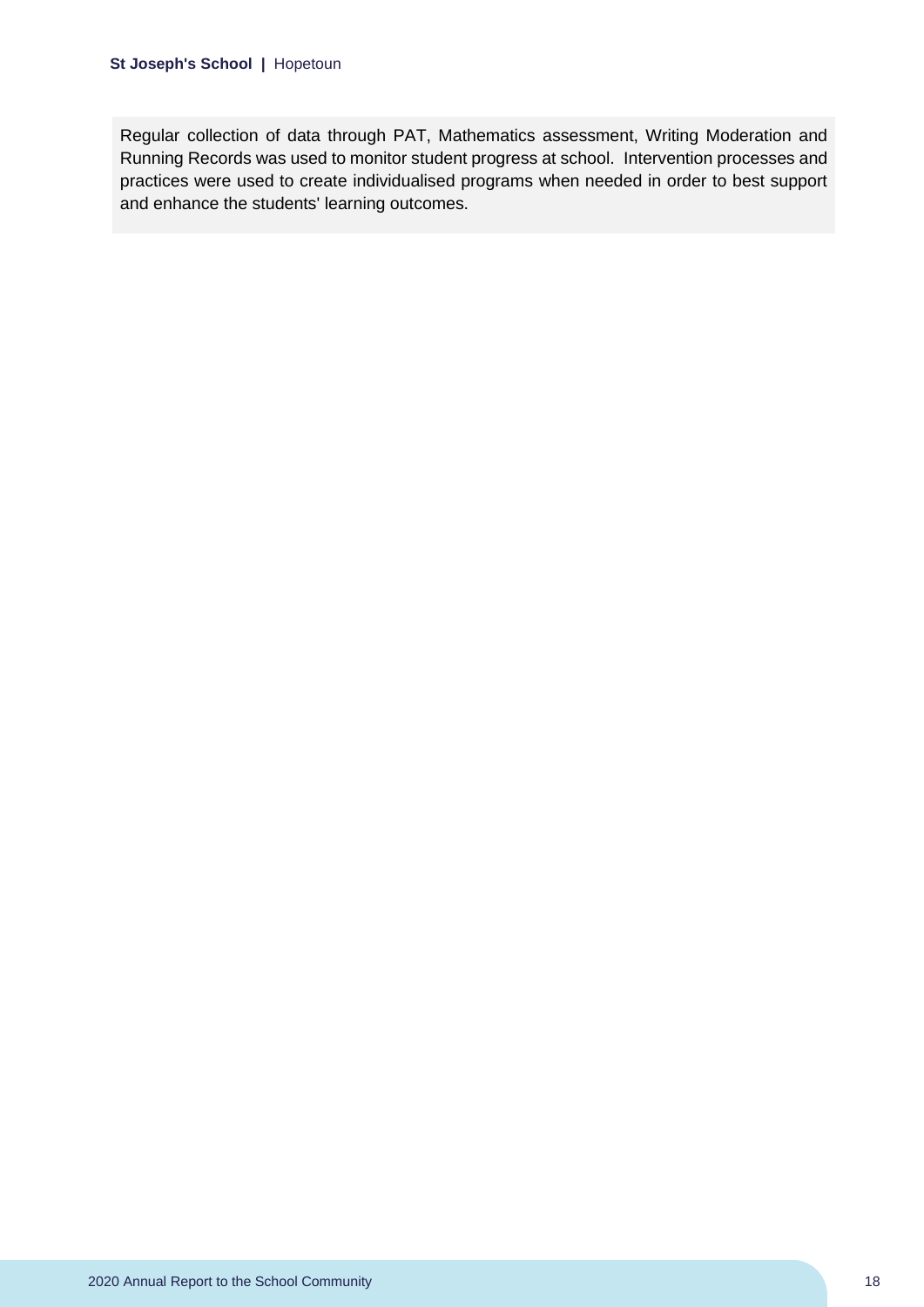| <b>NAPLAN TESTS</b>            | 2018<br>$\frac{0}{0}$ | 2019<br>$\frac{9}{6}$ | $2018 - 2019$<br><b>Changes</b><br>$\%$ | 2020<br>$\frac{0}{0}$<br>$\star$ | $2019 - 2020$<br><b>Changes</b><br>$\frac{9}{6}$<br>$\star$ |
|--------------------------------|-----------------------|-----------------------|-----------------------------------------|----------------------------------|-------------------------------------------------------------|
| YR 03 Grammar &<br>Punctuation | 66.7                  | 100.0                 | 33.3                                    |                                  |                                                             |
| <b>YR 03 Numeracy</b>          | 100.0                 | 100.0                 | 0.0                                     |                                  |                                                             |
| YR 03 Reading                  | 66.7                  | 100.0                 | 33.3                                    |                                  |                                                             |
| <b>YR 03 Spelling</b>          | 83.3                  | 100.0                 | 33.3                                    |                                  |                                                             |
| <b>YR 03 Writing</b>           | 83.3                  | 100.0                 | 16.7                                    |                                  |                                                             |
| YR 05 Grammar &<br>Punctuation | 87.5                  | $***$                 | $***$                                   |                                  |                                                             |
| <b>YR 05 Numeracy</b>          | 87.5                  | $***$                 | $***$                                   |                                  |                                                             |
| <b>YR 05 Reading</b>           | 100.0                 | $***$                 | $***$                                   |                                  |                                                             |
| <b>YR 05 Spelling</b>          | 87.5                  | $***$                 | $***$                                   |                                  |                                                             |
| <b>YR 05 Writing</b>           | 87.5                  | $***$                 | $***$                                   |                                  |                                                             |

\* There are no NAPLAN results to report in 2020 as the Australian Government decided that due to the COVID-19 pandemic NAPLAN Assessments would not take place.

\*\* Data cannot be reported for this year as the number of students that sat the test was below 5 and the data has been suppressed for privacy reasons in accordance with the ACARA NAPLAN data reporting provisions.

\*\*\* No students sat the NAPLAN tests in this year level and in one or both of the relevant years.



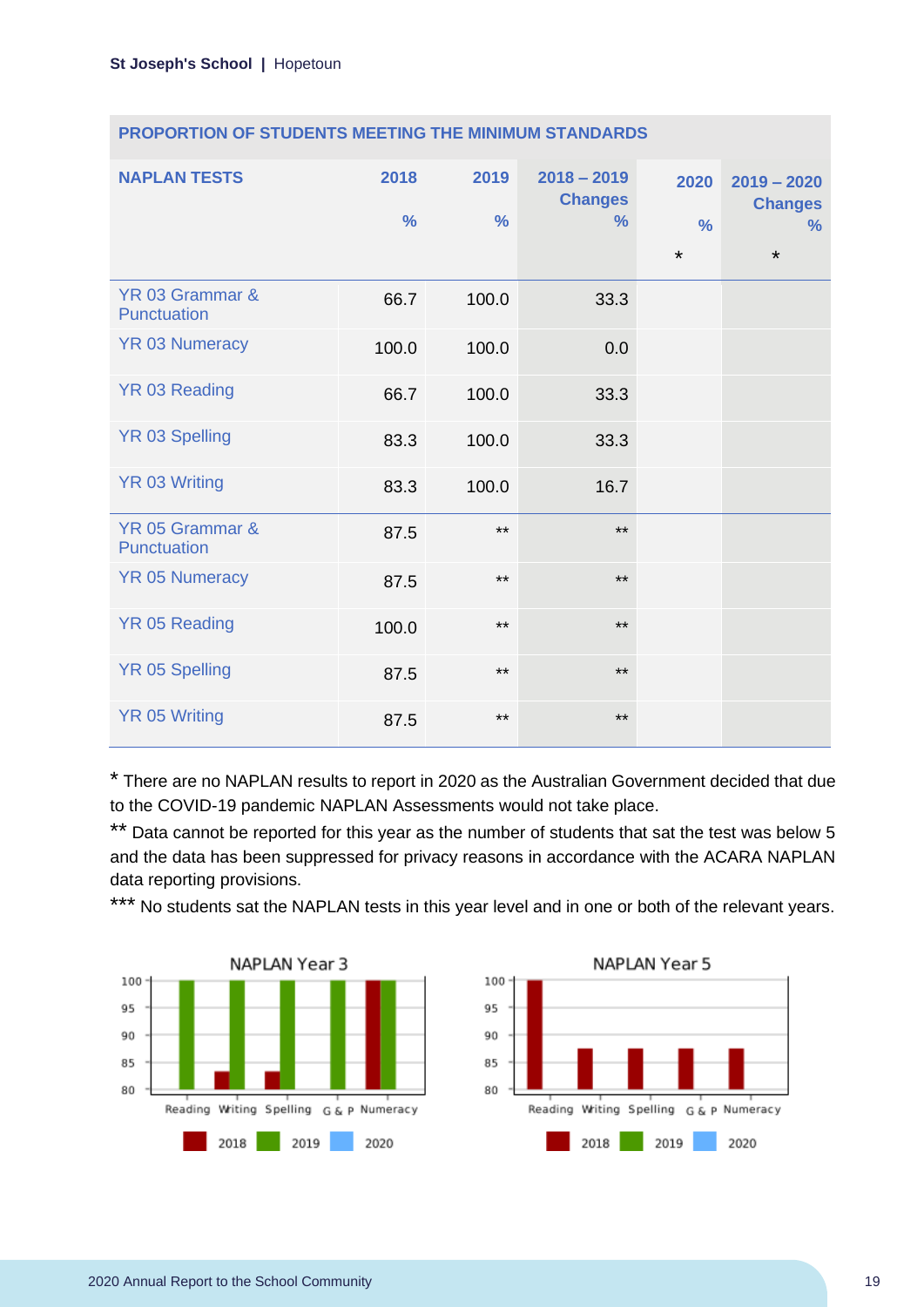# <span id="page-20-0"></span>**Wellbeing**

### **Goals & Intended Outcomes**

There was no specific goal for Wellbeing in the school's 2020 Annual Action Plan, however Wellbeing took an increased focus during COVID and times of remote learning at home.

### **Achievements**

The school continued the explicit teaching of the Rights, Resilience and Respectful Relationships program in the 2020 school year. These varied experiences aimed to teach children how to keep themselves safe from harm, how to recognise the 'early warning signs' their body will give them if they are in an uncomfortable or unsafe situation and what to say and/or do to remove themselves from the situation.

In addition to this, students completed a Gratitude Journal during periods of remote learning at home. A gratitude journal is simply a tool to keep track of the good things in life. Research shows that daily acts of gratitude can have a big impact on health and happiness. The practice of gratitude journaling can give a lasting mood boost that can take a person from feeling ok to feeling great. The aim of the Gratitude Journal during remote learning was to emphasise to students that, no matter how difficult life can sometimes feel, there's always something to be grateful for.

Regular information has been provided to parents and families throughout the year from a range of Mental Health, eSmart and Parenting resources.

Information sheets included:

The Messages all boys need to hear.

Five forgotten skill sets that contribute to student success.

Managing separation anxiety at school drop-offs

Parenting in the age of disruption

Respectfully breaking the masculinity strait jacket

Go beyond the fishbowl

Leading the way for children during the Coronavirus pandemic

Tips for coping with coronavirus anxiety

Help siblings resolve their fights

Successful close quarter living

9 Mental health activities to do with your children

How much is too much to tell our kids?

Non-screen activities you can do at home

Mum's the work

Staying active at home

Expect more from kids in these difficult times

Charting a new course for kids post COVID-19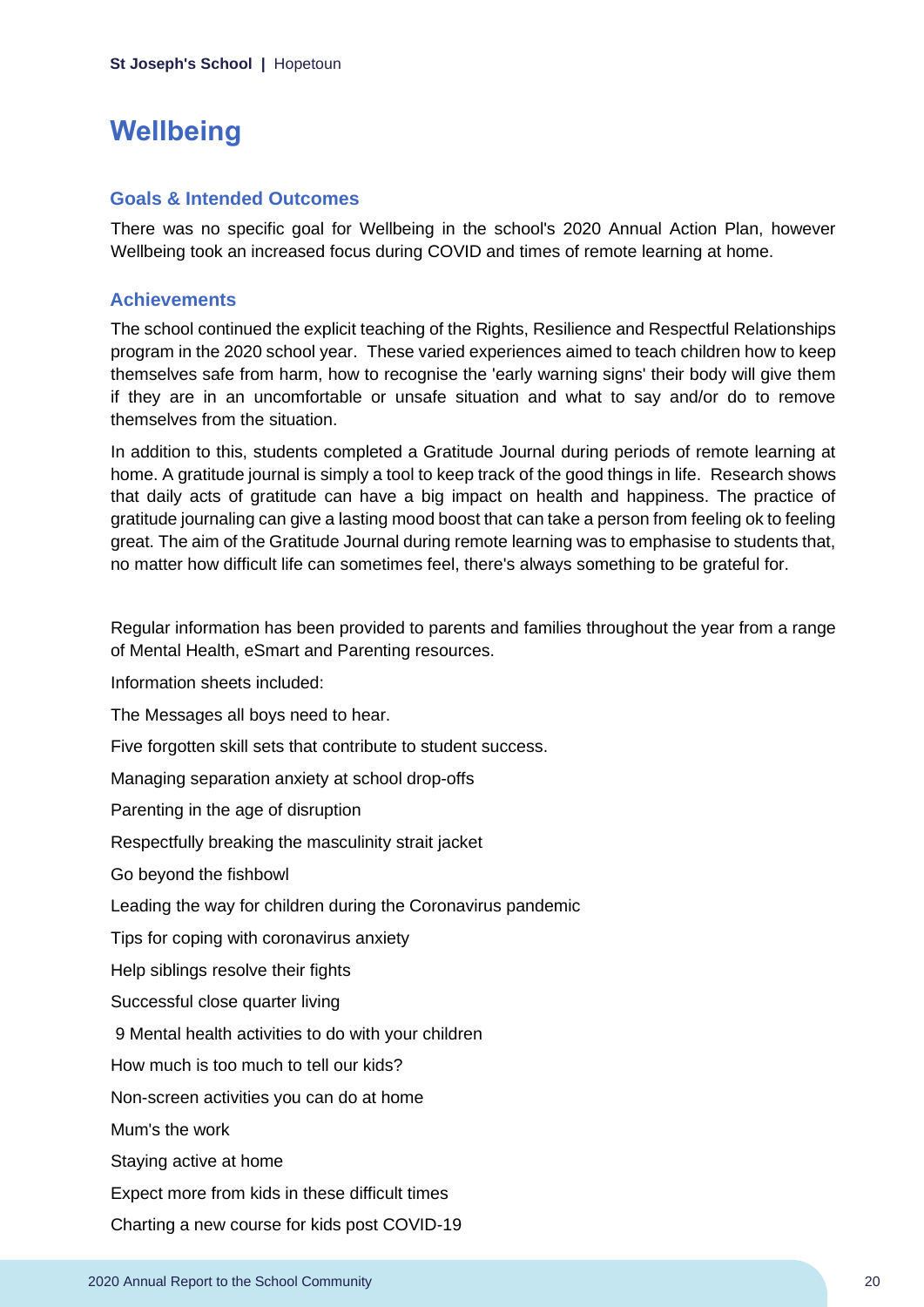#### **St Joseph's School |** Hopetoun

Successfully transitioning students back to school 7 healthy ways to manage emotions Collaborative parenting style wins the day during COVID19 What content are children watching? Spending time with kids: How much is enough? Standing behind difficult decisions The power of gratitude for a happier life Daily lessons in resilience Staying the course in COVID times Encourage kids to occupy themselves Maintaining strong family traditions Developing a resilience mindset Wellbeing strategies for parents Hopeful kids are happy kids

During 2020 our school became a member of School TV which includes many videos and information on a variety of topics to assist parents with positive wellbeing for their children. Topics covered by School TV last year were:

Coronavirus - The Transition Back **Mindfulness** Body Image Physical activity and exercise Diet and nutrition Eating disorders Social media and digital representation Internet Addiction Cyberbullying Sleep

Raising boys

Students' achievements were celebrated at Friday assemblies when students were at school and awards were given to recognise the efforts and achievements of students. Every Monday morning a student was randomly selected as 'Star of the Week'. This is an opportunity for our school community to celebrate the chosen student. The student is interviewed and a display is created outside the classrooms and included in the newsletter as a special way to celebrate the uniqueness of each child.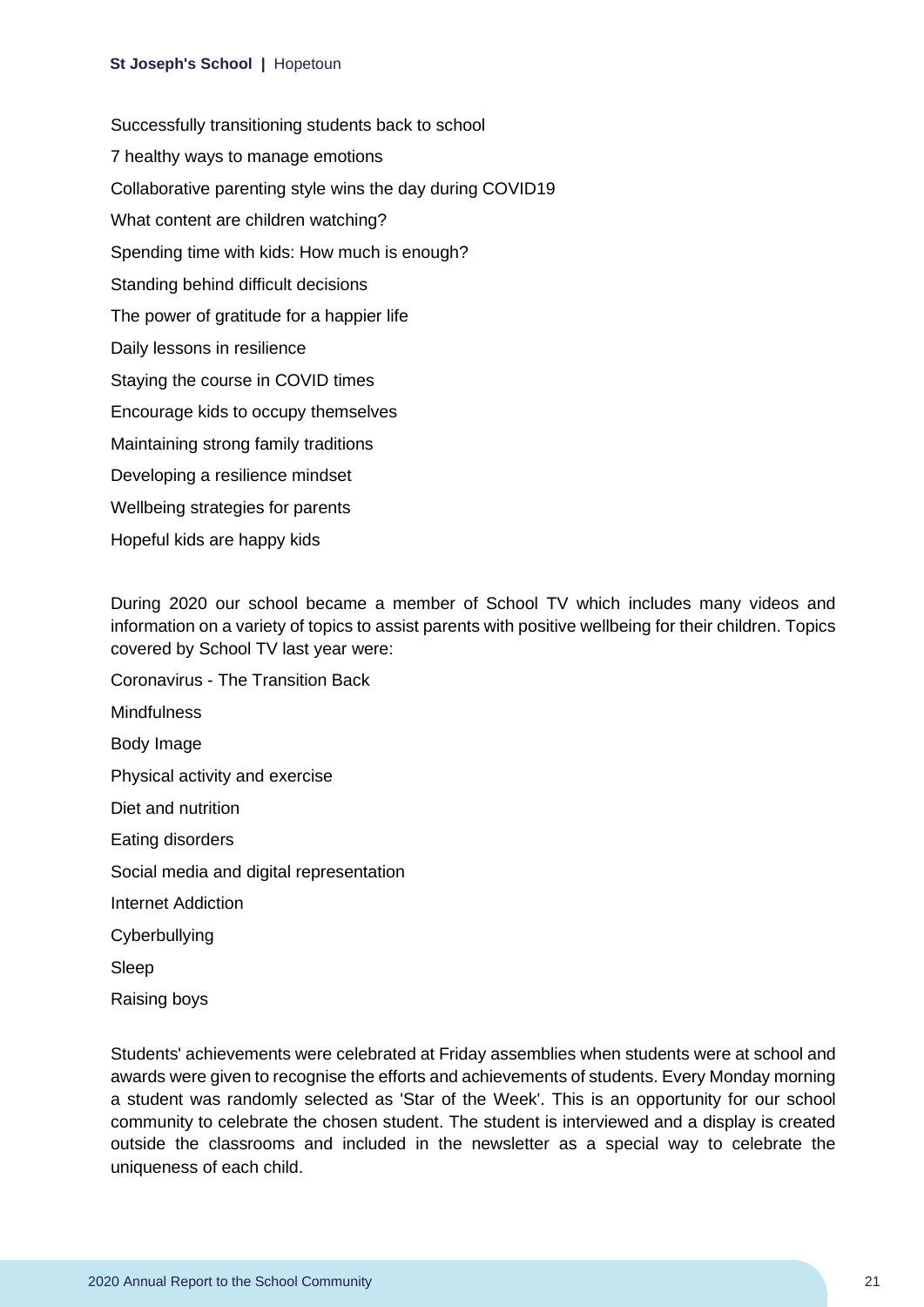We were very fortunate to have the continued services of an Additional Learning Needs Advisor and Speech Therapist to work with students. These professionals made several visits to the school during the year to work with students, parents and teachers. They also used video conferencing during periods of remote learning to maintain continuity of service.

Ten students have participated in special programs throughout the 2020 school year with a Learning Support Officer. Some of these programs included Speech support, SPELD Reading Program, Toe-by-Toe, Read3, Emotions work and Spelling for Older Students Intervention. A number of these programs continued during times of remote learning at home with learning Support officers video conferencing students to continue this work.

#### **VALUE ADDED**

Student participation in Wellbeing experiences including Rights, Resilience & Respectful Relationships and eSmart.

Individual Learning Plans for students with diverse learning needs

Intervention programs for students with diverse learning needs

Buddy support

Continued emphasis on a 'Healthy Community' and making healthy choices

#### **STUDENT SATISFACTION**

Most recent Insight SRC Student Data:

| Student experience            | 2016 | 2018 |
|-------------------------------|------|------|
| <b>Student Morale</b>         | 79%  | 81%  |
| Connectedness to School 89%   |      | 82%  |
| <b>Purposeful Teaching</b>    | 85%  | 88%  |
| <b>Stimulating Learning</b>   | 82%  | 84%  |
| <b>Learning Confidence</b>    | 85%  | 72%  |
| <b>Student Motivation</b>     | 88%  | 83%  |
| <b>Connectedness to Peers</b> | 85%  | 76%  |

It is pleasing to note the improvement in Student Morale, Purposeful Teaching and Stimulating Learning from previous data. Despite improvement in these areas, Student Motivation and Learning Confidence has dropped from previous data.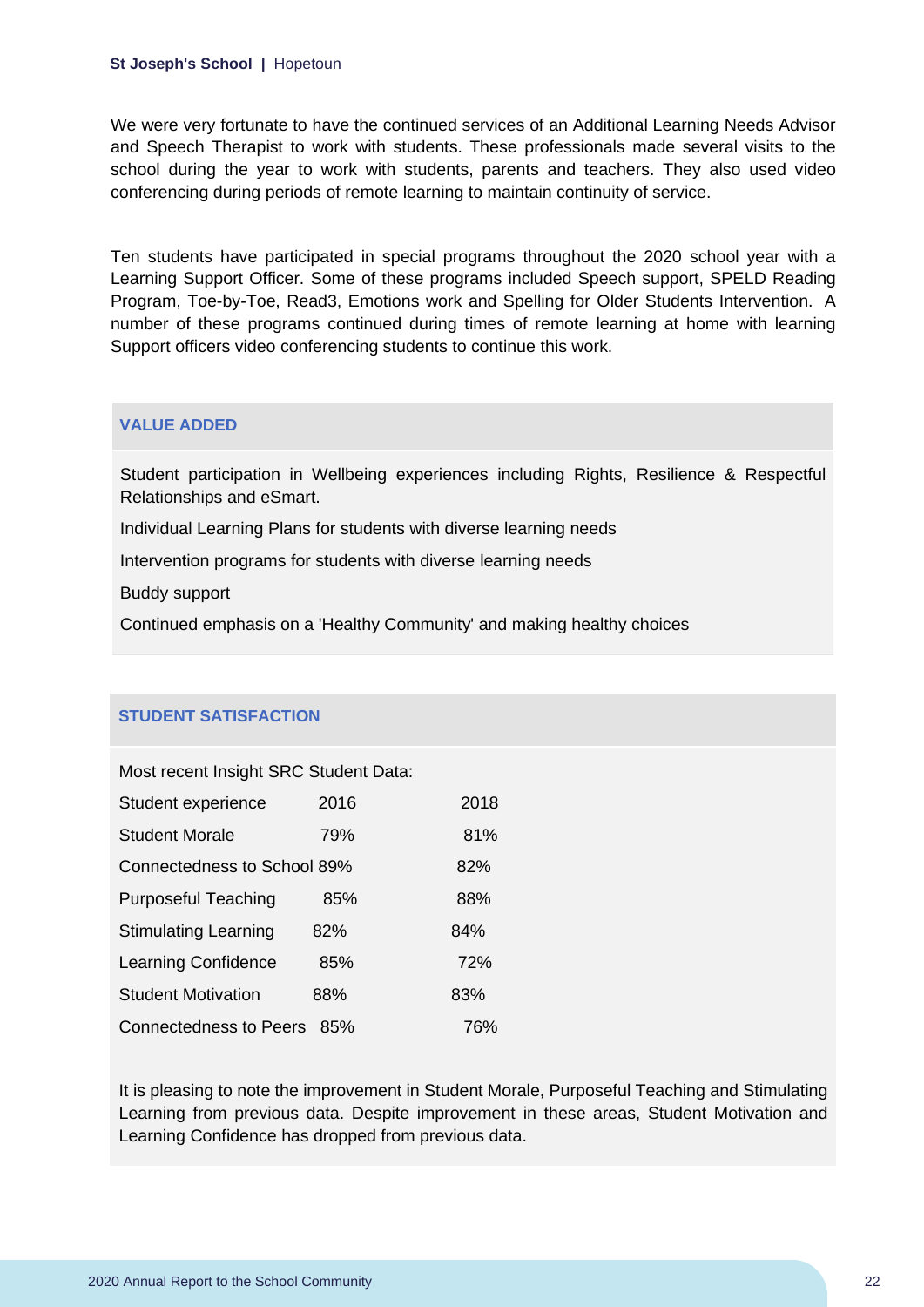#### **STUDENT ATTENDANCE**

#### Non -Attendance

Parents are required to notify schools in advance of any absence, where practicable. Where a student is absent and the students' parent has not informed the school by 10am on the morning of the absence, prompt communication occurs with the parents/guardians.

Parents of absent students are required to provide a written note, detailing the reason/s for absence on their child's return to school. If this does not occur an Absence note reminder is sent home from the principal, requesting a written explanation from parents.

Staff members are to bring to the attention of the Principal any student/s whose attendance is irregular, any students who do not provide written notes adequately explaining absences, or whose absences appear unwarranted.

The Principal will, after consulting with the class teacher, attendance records and the student and their parent/guardian, decide upon a strategy to be employed. As truancy is often indicative of other problems including engagement and family issues, the support strategies employed by the Principal will be determined on a case-by-case basis. However, they may include:

Initial telephone contact with parents

Counselling sessions for parents and/or students

Home visits

Formation of a support group

School attendance as a prerequisite to extra-curricular activities

Attendance rewards

Ongoing truancy issues will be reported by the Principal to the appropriate welfare and government agencies.

Attendance during Remote Learning at home was monitored through check-in meetings with class teachers. Posting of work on Class Dojo was also used as a measure of students attending to their school work whilst at home.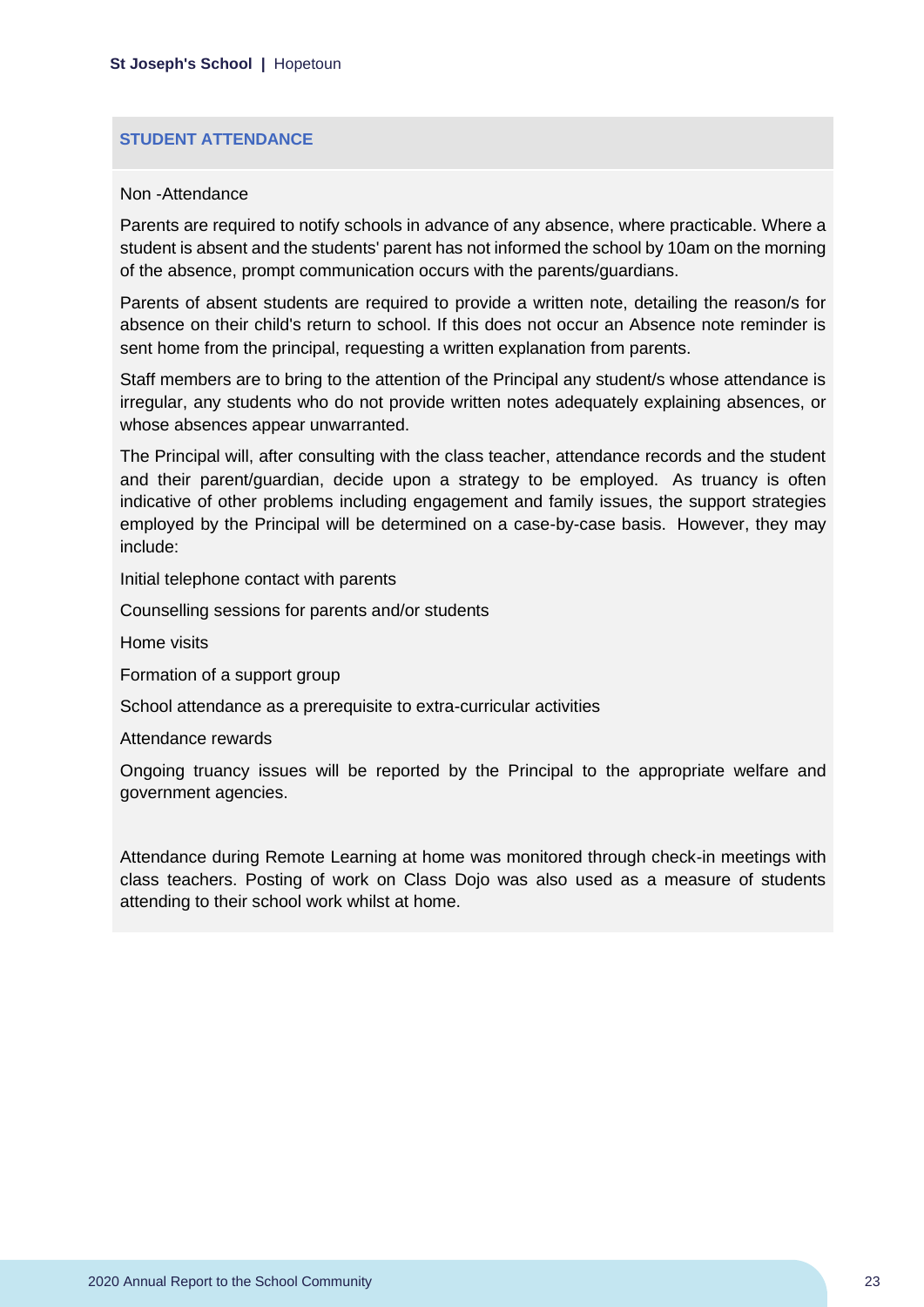### **AVERAGE STUDENT ATTENDANCE RATE BY YEAR LEVEL**

| <b>Y01</b>                 | 94.8% |
|----------------------------|-------|
| <b>Y02</b>                 | 91.9% |
| <b>Y03</b>                 | 92.3% |
| <b>Y04</b>                 | 95.9% |
| <b>Y05</b>                 | 94.0% |
| <b>Y06</b>                 | 86.3% |
| Overall average attendance | 92.5% |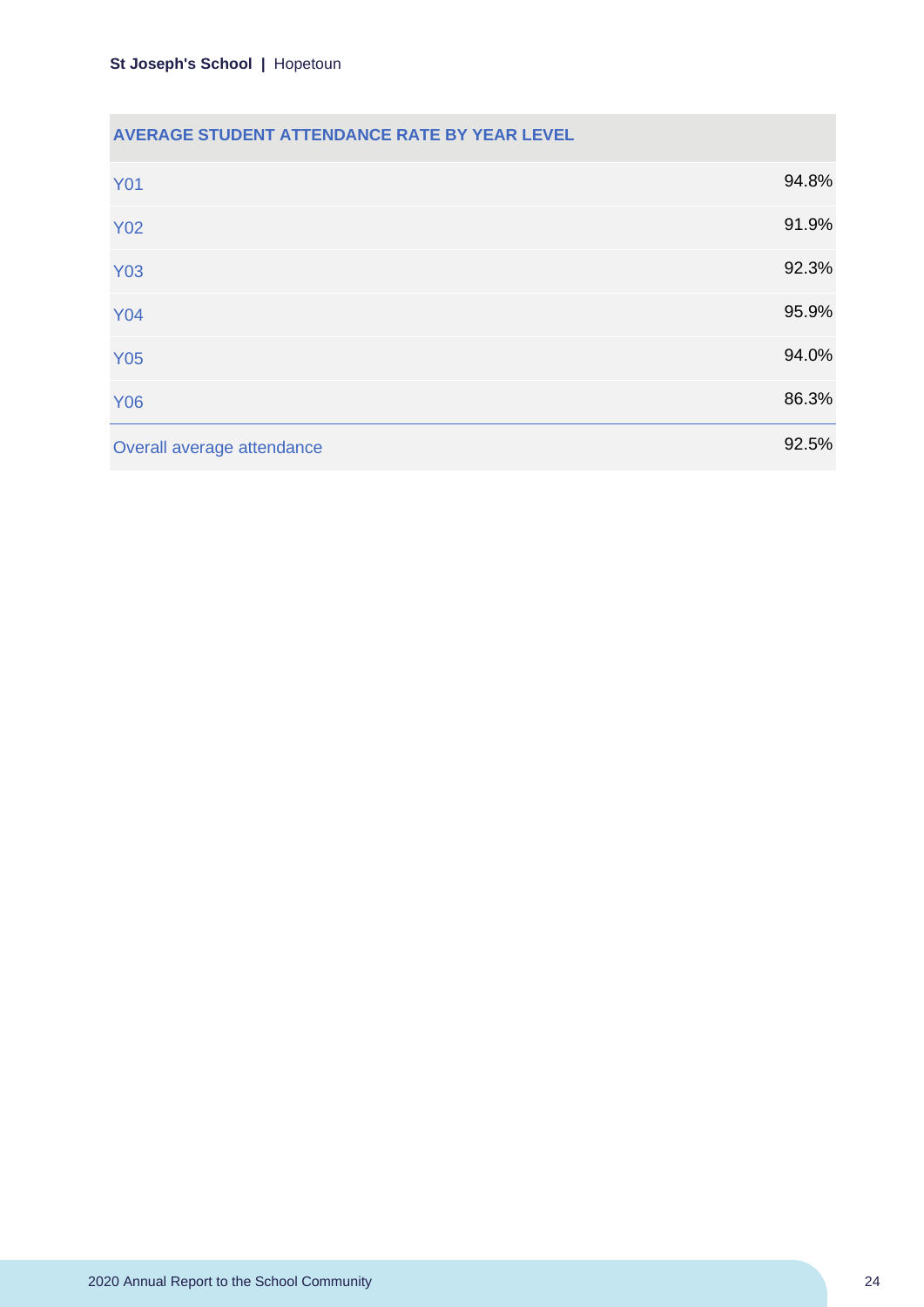### <span id="page-25-0"></span>**Child Safe Standards**

#### **Goals & Intended Outcomes**

To continue to embed the Child Safe Standards into all areas of the school's practice.

#### **Achievements**

All staff participated in induction/renewal of the Child Safe Standards

The Principal remained the appointed Child Safe Officer of the school.

The Child Safe Policy was reviewed and updated to maintain compliance with legislation.

The Statement of Commitment continued to be communicated to all members of the school community.

The Code of Conduct continues to be signed by all new staff, volunteers and contractors.

Documentation regarding the employment of staff and contractors is implemented when required.

All staff at St Joseph's School have undertaken training in recognising suspected child abuse and the process in reporting suspected child abuse.

St Joseph's School ensures risk assessments are conducted for all activities that students are involved in.

The school has implemented strategies to promote the participation and empowerment of children.

All staff undertook Mandatory Reporting eLearning modules.

All staff participated in an information session about the Reportable Conduct Scheme.

All updated documentation regarding the Child Safe Standards was updated on the school's website

Students were explicitly taught the Rights, Resilience and Respectful Relationships program.

Students were engaged in eSmart lessons to promote the safe use of digital technologies and safe online behaviour.

Parents were provided with information about keeping their children safe online.

Child Safety was a regular item on the School Advisory Council's monthly meeting.